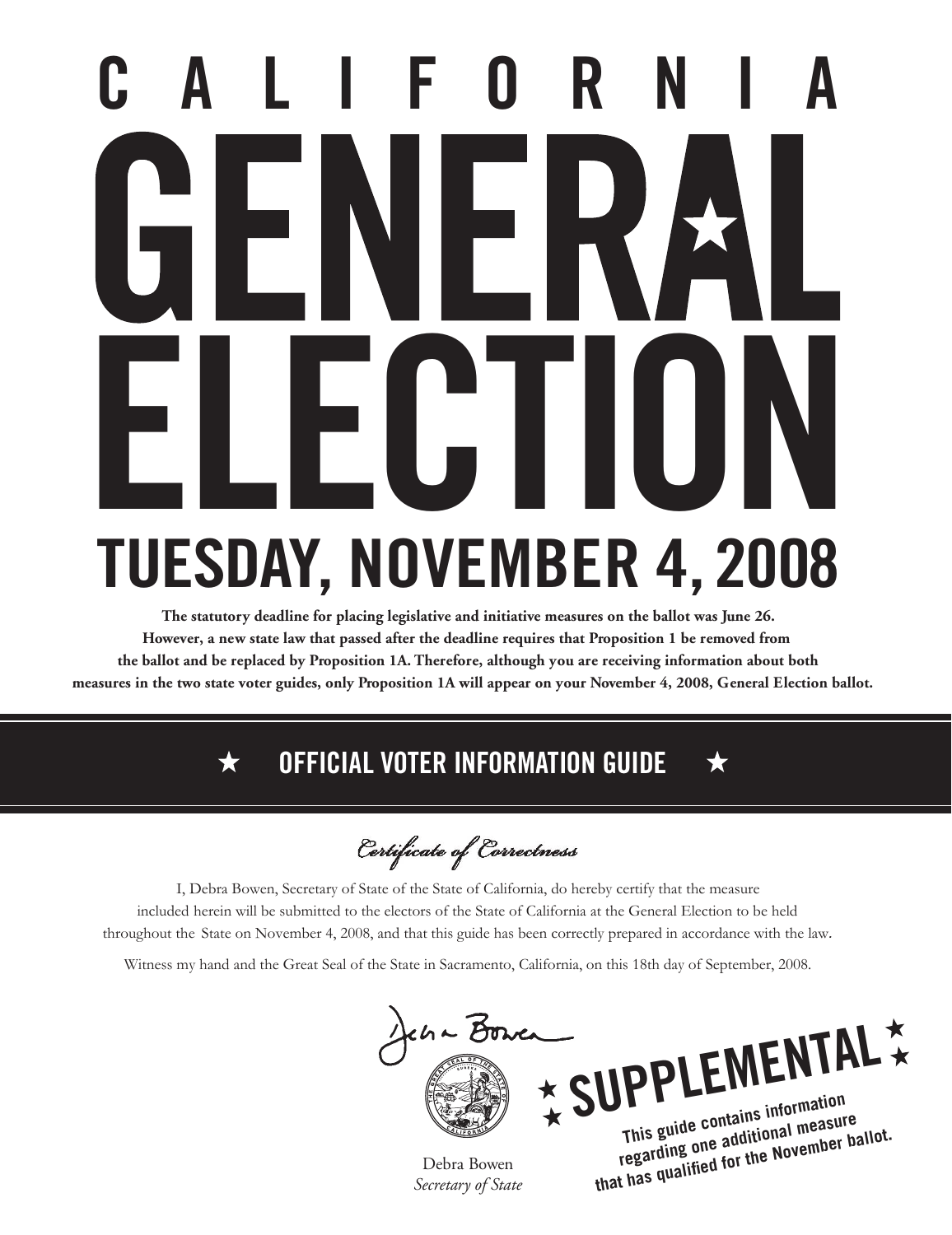

Secretary of State

Dear Fellow Voter,

Recently you received the **Official Voter Information Guide** for the November 4, 2008, General Election. Since that was printed and mailed, another proposition has been added to the ballot and one has been removed, so my office has created this **Supplemental Official Voter Information Guide**.

The statutory deadline for placing legislative and initiative measures on the ballot was June 26. However, a new state law that passed after the deadline requires that Proposition 1 be removed from the ballot and be replaced by Proposition 1A. *Although voters are receiving information about both measures in the two voter guides they receive from my office, only Proposition 1A will appear on the November 4, 2008, General Election ballot.* 

This **Supplemental Official Voter Information Guide** contains impartial analyses of the law and potential costs to taxpayers prepared by Legislative Analyst Elizabeth G. Hill, arguments in favor of and against the ballot measure prepared by proponents and opponents, text of the proposed law proofed by Legislative Counsel Diane F. Boyer-Vine, and other useful information. The printing of the guide was done under the supervision of State Printer Geoff Brandt.

Whether you cast your ballot by mail or at a polling place, I encourage you to take the time to carefully read about each of the 12 statewide measures that will be on your ballot.

For more information about how and where to vote, as well as other ways you can participate in the electoral process, call (800) 345-VOTE or visit *www.sos.ca.gov.*

| <b>TABLE OF CONTENTS</b>                                            |    |
|---------------------------------------------------------------------|----|
| <b>QUICK-REFERENCE GUIDE</b>                                        |    |
| <b>PROPOSITION</b>                                                  |    |
|                                                                     |    |
| AN OVERVIEW OF STATE BOND DEBT                                      | 8  |
| <b>TEXT OF PROPOSED LAW</b>                                         | 10 |
| <b>VOTER REGISTRATION INFORMATION</b>                               | 13 |
| <b>BALLOT MEASURES DEFINED, VOTING BY MAIL, PROVISIONAL BALLOTS</b> | 14 |
| <b>VOTER BILL OF RIGHTS</b>                                         | 15 |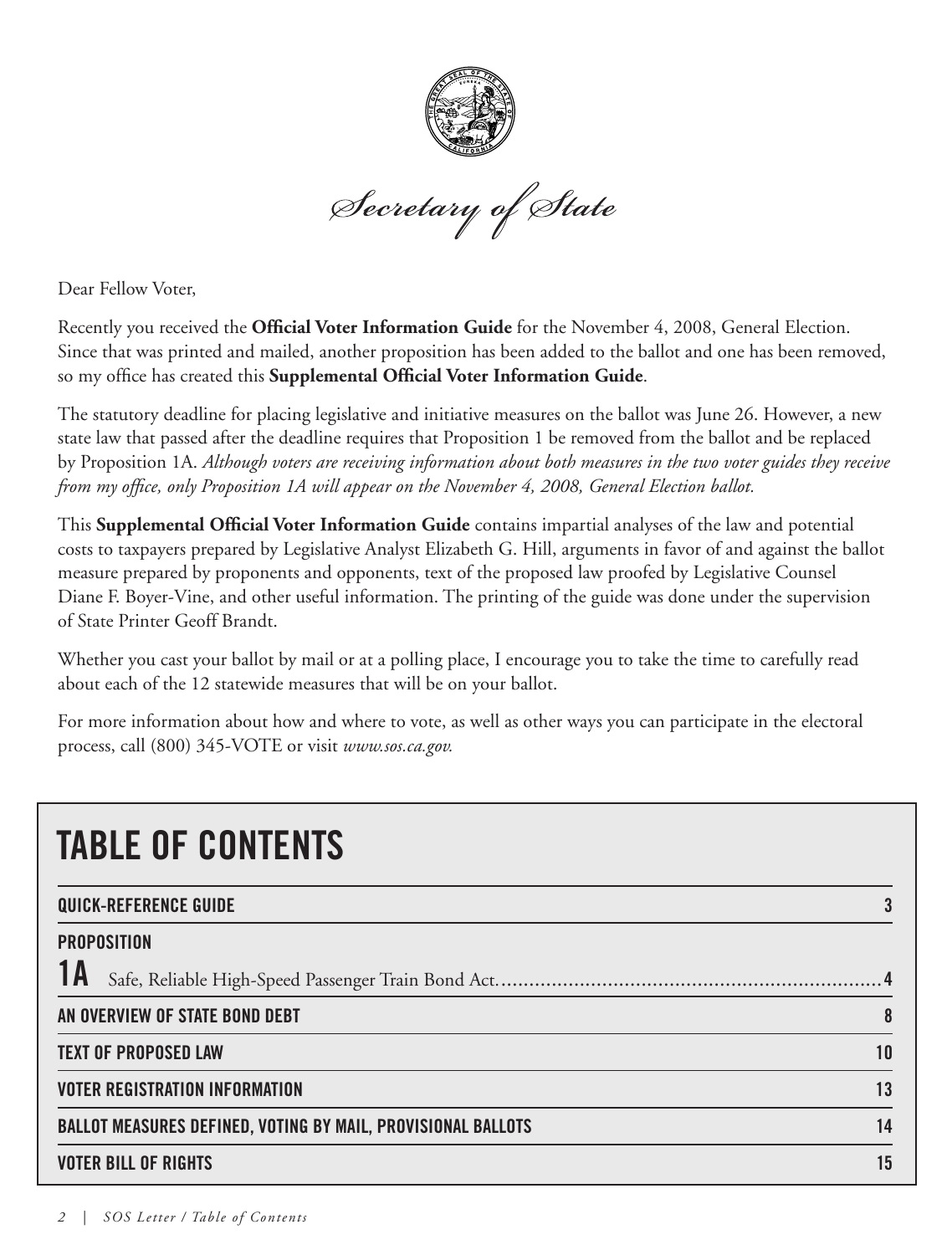## **ELECTION GENERAL CALIFORNIA TUESDAY, NOVEMBER 4, 2008**

### **This guide contains information SUPPLEMENTALregarding one additional measure**  that has qualified for the November ballot.

### **QUICK-REFERENCE GUIDE**

### **USE THIS QUICK-REFERENCE GUIDE AND TAKE IT WITH YOU TO THE POLLS!**

This guide contains summary and contact information for one additional state proposition appearing on the November 4, 2008, ballot.



### **QUICK-REFERENCE GUIDE**

**SAFE, RELIABLE HIGH-SPEED PASSENGER TRAIN BOND ACT. PROP**

**SUMMARY** *Put on the Ballot by the Legislature*

To provide Californians a safe, convenient, affordable, and reliable alternative to driving and high gas prices; to provide good-paying jobs and improve California's economy while reducing air pollution, global warming greenhouse gases, and our dependence on foreign oil, shall \$9.95 billion in bonds be issued to establish a clean, efficient high-speed train service linking Southern California, the Sacramento/San Joaquin Valley, and the San Francisco Bay Area, with at least 90 percent of bond funds spent for specific projects, with private and public matching funds required, including, but not limited to, federal funds, funds from revenue bonds, and local funds, and all bond funds subject to independent audits? Fiscal Impact: State costs of \$19.4 billion, assuming 30 years to pay both principal and interest costs of the bonds. Payments would average about \$647 million per year. When constructed, unknown operation and maintenance costs, probably over \$1 billion annually; at least partially, and potentially fully, offset by passenger fares.

### **WHAT YOUR VOTE MEANS**

A YES vote on this measure means: The state could sell \$9.95 billion in general obligation bonds, to plan and to partially fund the construction of a high-speed train system in California, and to make capital improvements to state and local rail services.

A NO vote on this measure means: The state could not sell \$9.95 billion in general obligation bonds for these purposes.

### **ARGUMENTS**

PRO California's transportation system is broken: skyrocketing gasoline prices and gridlocked freeways and airports. High-speed trains are the new transportation option that reduces greenhouse gases and dependence on foreign oil. High-speed trains are cheaper than building new highways and airports to meet population growth and require NO NEW TAXES.

Prop. 1A is a huge boondoggle. Taxpayers pay at least \$640,000,000 *per year* in costs for a government run railroad. There's no guarantee it will ever get built. Expand existing transportation and save fuel. No on 1A: an open taxpayer checkbook with virtually no accountability.

**AGAINST** Jon Coupal

Association

### **FOR ADDITIONAL INFORMATION**

### **FOR**

Robert Pence Californians For High Speed Trains – Yes on Proposition 1A 455 Capitol Mall, Suite 801 Sacramento, CA 95814 (916) 551-2513 www.CaliforniaHighSpeedTrains.com systems instead to cut commutes

### Visit our website at *www.sos.ca.gov*

Howard Jarvis Taxpayers

921 11th Street, Suite 1201 Sacramento, CA 95814 (916) 444-9950 info@hjta.org www.hjta.org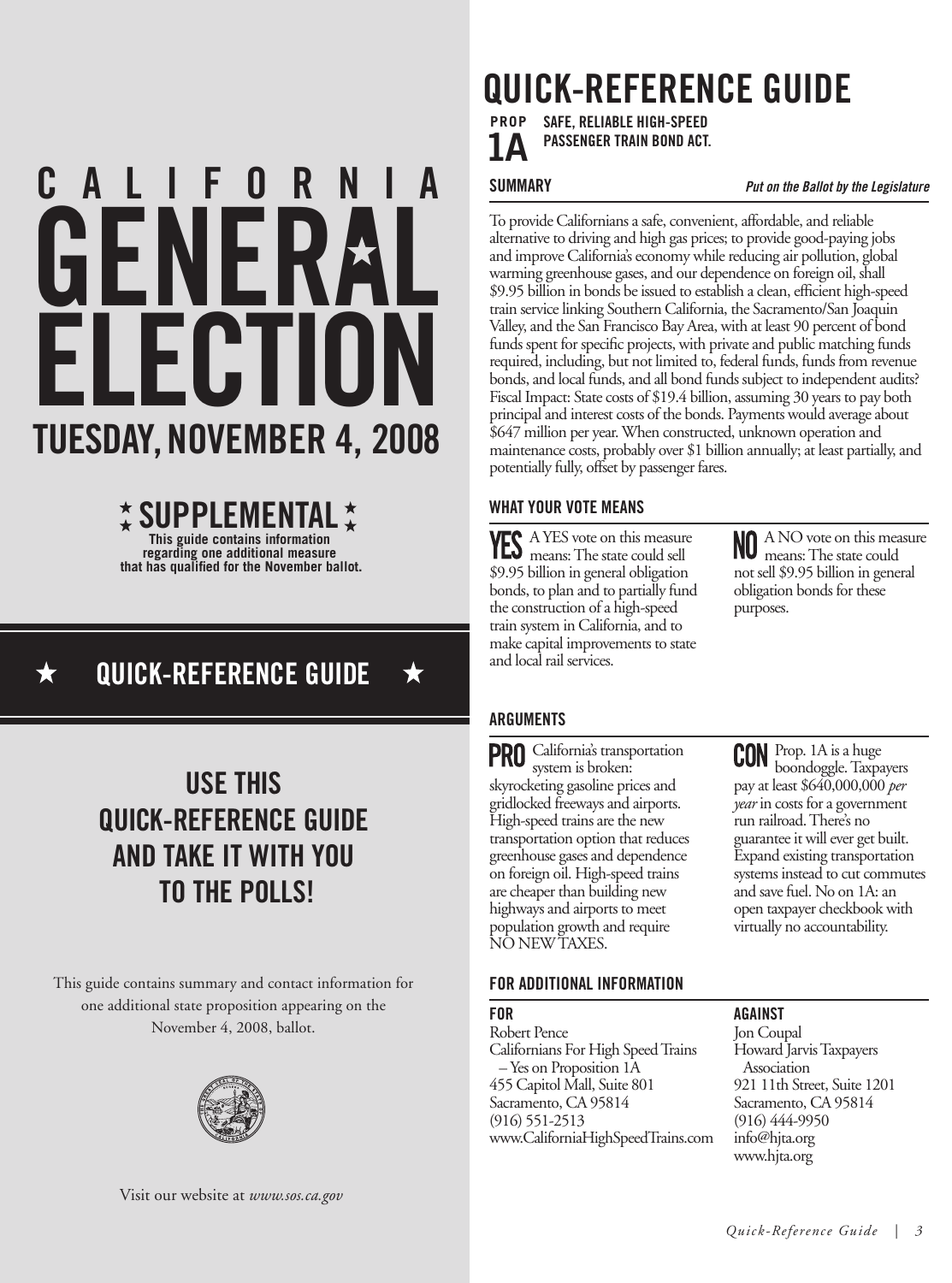

### **Safe, Reliable High-Speed Passenger Train Bond Act.**

**OFFICIAL TITLE AND SUMMARY**

### **Safe, Reliable High-Speed Passenger Train Bond Act.**

- • Provides long-distance commuters with a safe, convenient, affordable, and reliable alternative to driving and high gas prices.
- Reduces traffic congestion on the state's highways and at the state's airports.
- • Reduces California's dependence on foreign oil.
- Reduces air pollution and global warming greenhouse gases.
- • Establishes a clean, efficient 220 MPH transportation system.
- Improves existing passenger rail lines serving the state's major population centers.
- Provides for California's growing population.
- Provides for a bond issue of \$9.95 billion to establish high-speed train service linking Southern California counties, the Sacramento/San Joaquin Valley, and the San Francisco Bay Area.
- Provides that at least 90% of these bond funds shall be spent for specific construction projects, with private and public matching funds required, including, but not limited to, federal funds, funds from revenue bonds, and local funds.
- Requires that use of all bond funds is subject to independent audits.
- Appropriates money from the General Fund to pay bond principal and interest.

### **Summary of Legislative Analyst's Estimate of Net State and Local Government Fiscal Impact:**

- State costs of about \$19.4 billion, assuming 30 years to pay off both principal (\$9.95 billion) and interest (\$9.5 billion) costs of the bonds. Payments of about \$647 million per year.
- When constructed, additional unknown costs, probably in excess of \$1 billion a year, to operate and maintain a high-speed train system. The costs would be at least partially, and potentially fully, offset by passenger fare revenues, depending on ridership.

| FINAL VOTES CAST BY THE LEGISLATURE ON AB 3034 (PROPOSITION 1A) |         |         |
|-----------------------------------------------------------------|---------|---------|
| Senate:                                                         | Ayes 27 | Noes 10 |
| Assembly:                                                       | Ayes 58 | Noes 15 |

### **Analysis BY THE LEGISLATIVE ANALYST**

### **BACKGROUND**

*Urban, Commuter, and Intercity Rail.* California is served by various types of passenger rail services that include urban, commuter, and intercity rail services. Urban and commuter rail services primarily serve local and regional transportation needs. Examples include services provided by Bay Area Rapid Transit in the San Francisco Bay Area, Sacramento Regional Transit light rail, Metrolink in Southern California, and the San Diego Trolley. These services are generally planned by local or regional governments and are funded with a combination of local, state, and federal monies.

Intercity rail services primarily serve business or recreational travelers over longer distances between cities as well as between regions in California and other parts of the country. Currently, the state funds and contracts with Amtrak to provide intercity rail service, with trains

*4 | Title and Summary / Analysis*

that travel at maximum speeds of up to about 90 miles per hour. There are intercity rail services in three corridors: the Capitol Corridor service from San Jose to Auburn, the San Joaquin service from Oakland to Bakersfield, and the Pacific Surfliner service from San Diego to San Luis Obispo. None of the existing state-funded intercity rail services provide train service between northern California and southern California.

*High-Speed Train System.* Currently, California does not have a high-speed intercity passenger train system that provides service at sustained speeds of 200 miles per hour or greater. In 1996, the state created the California High-Speed Rail Authority (the authority) to develop an intercity train system that can operate at speeds of 200 miles per hour or faster to connect the major metropolitan areas of California, and provide service between northern California and southern California.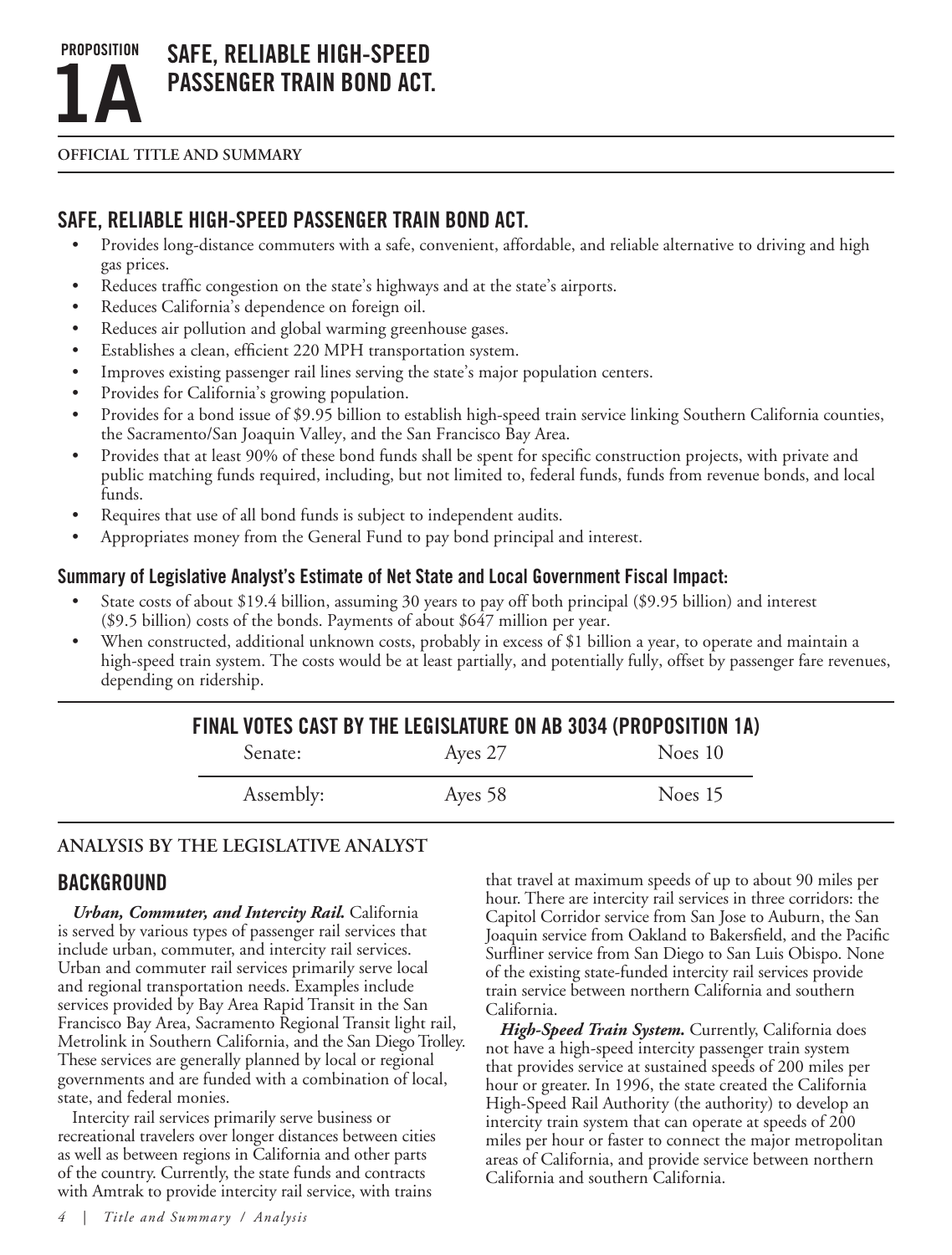#### **analysis by the legislative analyst CONTINUED**

Over the past 12 years, the authority has spent about \$60 million for pre-construction activities, such as environmental studies and planning, related to the development of a high-speed train system. The proposed system would use electric trains and connect the major metropolitan areas of San Francisco, Sacramento, through the Central Valley, into Los Angeles, Orange County, the Inland Empire (San Bernardino and Riverside Counties), and San Diego. The authority estimated in 2006 that the total cost to develop and construct the entire highspeed train system would be about \$45 billion. While the authority plans to fund the construction of the proposed system with a combination of federal, private, local, and state monies, no funding has yet been provided.

### **Proposal**

This measure authorizes the state to sell \$9.95 billion in general obligation bonds to fund (1) pre-construction activities and construction of a high-speed passenger train system in California, and (2) capital improvements to passenger rail systems that expand capacity, improve safety, or enable train riders to connect to the high-speed train system. The bond funds would be available when appropriated by the Legislature. General obligation bonds are backed by the state, meaning that the state is required to pay the principal and interest costs on these bonds.

For more information regarding general obligation bonds, please refer to the section of this ballot pamphlet entitled "An Overview of State Bond Debt."

*The High-Speed Train System.* Of the total amount, \$9 billion would be used, together with any available federal monies, private monies, and funds from other sources, to develop and construct a high-speed train system that connects San Francisco Transbay Terminal to Los Angeles Union Station and Anaheim, and links the state's major population centers, including Sacramento, the San Francisco Bay Area, the Central Valley, Los Angeles, the Inland Empire, Orange County, and San Diego. The bond funds may be used for environmental studies, planning and engineering of the system, and for capital costs such as acquisition of rights-of-way, trains, and related equipment, and construction of tracks, structures, power systems, and stations. However, bond funds may be used to provide only up to one-half of the total cost of construction of each corridor or segment of a corridor. The measure requires the authority to seek private and other public funds to cover the remaining costs. The measure also limits the amount of bond funds that can be used to fund certain preconstruction and administrative activities.

Phase I of the train project is the corridor between San Francisco Transbay Terminal and Los Angeles Union Station and Anaheim. If the authority finds that there would be no negative impact on the construction of Phase I of the project, bond funds may be used on any of the following corridors:

- Sacramento to Stockton to Fresno
- San Francisco Transbay Terminal to San Jose to Fresno
- Oakland to San Jose
- Fresno to Bakersfield to Palmdale to Los Angeles Union Station
- Los Angeles Union Station to Riverside to San Diego
- Los Angeles Union Station to Anaheim to Irvine
- Merced to Stockton to Oakland and San Francisco via the Altamont Corridor

The measure requires accountability and oversight of the authority's use of bond funds authorized by this measure for a high-speed train system. Specifically, the bond funds must be appropriated by the Legislature, and the State Auditor must periodically audit the use of the bond funds. In addition, the authority generally must submit to the Department of Finance and the Legislature a detailed funding plan for each corridor or segment of a corridor, before bond funds would be appropriated for that corridor or segment. The funding plans must also be reviewed by a committee whose members include financial experts and high-speed train experts. An updated funding plan is required to be submitted and approved by the Director of Finance before the authority can spend the bond funds, once appropriated.

*Other Passenger Rail Systems.* The remaining \$950 million in bond funds would be available to fund capital projects that improve other passenger rail systems in order to enhance these systems' capacity, or safety, or allow riders to connect to the high-speed train system. Of the \$950 million, \$190 million is designated to improve the state's intercity rail services. The remaining \$760 million would be used for other passenger rail services including urban and commuter rail.

### **Fiscal Effect**

*Bond Costs.* The costs of these bonds would depend on interest rates in effect at the time they are sold and the time period over which they are repaid. While the measure allows for bonds to be issued with a repayment period of up to 40 years, the state's current practice is to issue bonds with a repayment period of up to 30 years. If the bonds are sold at an average interest rate of 5 percent, and assuming a repayment period of 30 years, the General Fund cost would be about \$19.4 billion to pay off both principal (\$9.95 billion) and interest (\$9.5 billion). The average repayment for principal and interest would be about \$647 million per year.

*Operating Costs.* When constructed, the high-speed train system will incur unknown ongoing maintenance and operation costs, probably in excess of \$1 billion a year. Depending on the level of ridership, these costs would be at least partially, and potentially fully, offset by revenue from fares paid by passengers.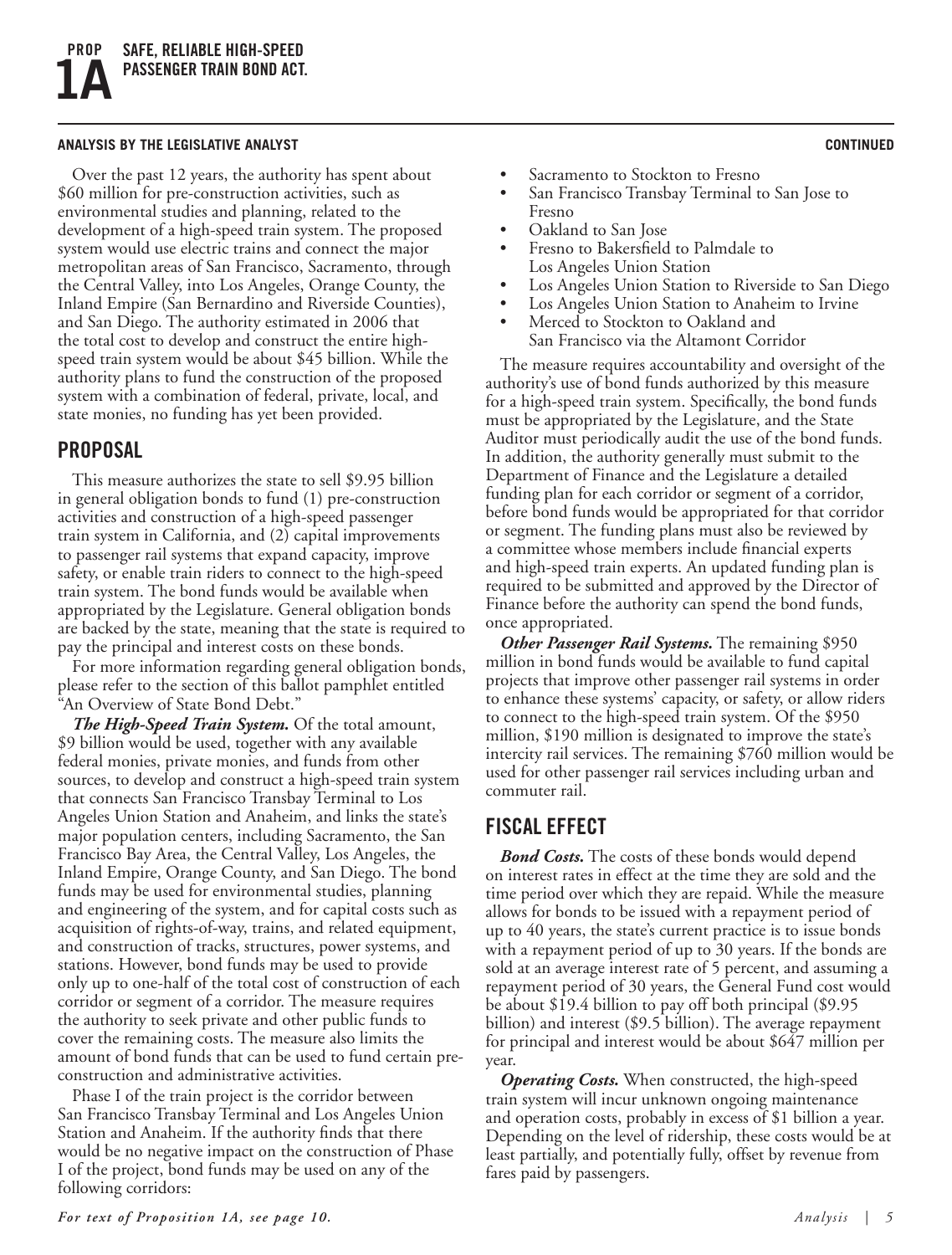Proposition 1A will bring Californians a safe, convenient, affordable, and reliable alternative to soaring gasoline prices, freeway congestion, rising airfares, plummeting airline service, and fewer flights available.

★

**SAFE, RELIABLE HIGH-SPEED PASSENGER TRAIN BOND ACT.**

**PROP**

**1A**

It will reduce California's dependence on foreign oil and reduce greenhouse gases that cause global warming.

Proposition 1A is a \$9.95 billion bond measure for an 800-mile High-Speed Train network that will relieve 70 million passenger trips a year that now clog California's highways and airports— WITHOUT RAISING TAXES.

California will be the first state in the country to benefit from environmentally preferred High-Speed Trains common today in Europe and Asia. Proposition 1A will bring California:

- Electric-powered High-Speed Trains running up to 220 miles an hour on modern track, safely separated from other traffic generally along existing rail corridors.
- Routes linking downtown stations in SAN DIEGO, LOS ANGELES, FRESNO, SAN JOSE, SAN FRANCISCO, and SACRAMENTO, with stops in communities in between.
- High-Speed Train service to major cities in ORANGE COUNTY, the INLAND EMPIRE, the SAN JOAQUIN VALLEY, and the SOUTH BAY.
- Nearly a billion dollars to beef up commuter rail systems that connect to High-Speed Trains.

Proposition 1A will save time and money. Travel from Los Angeles to San Francisco in about 2½ hours for about \$50 a person. With gasoline prices today, a driver of a 20-miles-pergallon car would spend about \$87 and six hours on such a trip.

Ten years of study and planning have gone into PREPARING FOR construction, financing, and operation of a California bullet train network modeled on popular, reliable, and successful systems in Europe and Asia. Their record shows that High-Speed Trains deliver, both in service and economy.

Air travelers spend more time on the ground than in the air today. Proposition 1A will create a new transportation choice that improves conditions at our major airports. There's no room for more runways. High-Speed Trains can relieve that demand.

Electric-powered High-Speed Trains will remove over 12 billion pounds of  $CO<sub>2</sub>$  and greenhouse gases, equal to the pollution of nearly 1 million cars. And High-Speed Trains require one-third the energy of air travel and one-fifth the energy of auto travel.

- Proposition 1A will protect taxpayer interests.
- Public oversight and detailed independent review of financing plans.
- Matching private and federal funding to be identified BEFORE state bond funds are spent.
- 90% of the bond funds to be spent on system construction, not more studies, plans, and engineering activities.
- Bond financing to be available to every part of the state.
- The most cost-efficient construction segments to have the highest priority.

Vote Yes on Proposition 1A to IMPROVE MOBILITY and inject new vitality into California's economy by creating nearly 160,000 construction-related jobs and 450,000 permanent jobs in related industries like tourism. These are American jobs that cannot be outsourced.

Vote Yes on Proposition 1A.

www.CaliforniaHighSpeedTrains.com

**Steven b. falk,** President San Francisco Chamber of Commerce **Gary toebben,** President Los Angeles Area Chamber of Commerce **Fran florez,** Vice-Chair California High-Speed Rail Authority

#### **REBUTTAL TO ARGUMENT IN FAVOR OF PROPOSITION 1A** ★ ★

#### No on 1A: A POLITICAL BOONDOGGLE

The same politicians who can't solve our budget crisis and want to raise your taxes think they can run their own government railroad. Even they admit this high cost train hits taxpayers for \$40 billion. Even so, this is just a "partial payment" by taxpayers, with NO guarantee it will be completed.

The project wasted \$58 million on consultants, European travel, and fancy brochures and now *billions more may be spent without laying an inch of track—money we'd have to repay even if the project failed.*

The special interests backing Prop. 1A are notorious for their *multi-billion dollar cost overruns*.

### No on 1A: \$20 BILLION IN DEBT REPAYMENT = INCREASED TAXES

Politicians admit that Prop. 1A will annually cost California taxpayers \$647 million each year for 30 years to repay debt. With California's already high debt levels, this will lead politicians to raise your taxes. California is America's 4<sup>th</sup> highest taxed state and high taxes chase jobs out of California. Passage of Prop. 1A may result in California passing New York to be the highest taxed state in America.

No on 1A: EXPAND EXISTING TRANSIT SYSTEMS INSTEAD

*Californians' problem is not getting from San Francisco to Los Angeles, it's getting into work each day.*

Investing the same amount of money in regional transit and highway congestion relief would reduce pollution and our reliance on foreign oil.

NO ON PROP. 1A: WEAK accountability, NO congestion relief for suffering commuters, and TAXPAYERS CAN'T AFFORD IT!

**Hon. Chuck Devore,** California State Assemblyman **Richard Tolmach,** President California Rail Foundation **Mike ARnold, Ph.d.,** Co-Chair Marin Citizens for Effective Transportation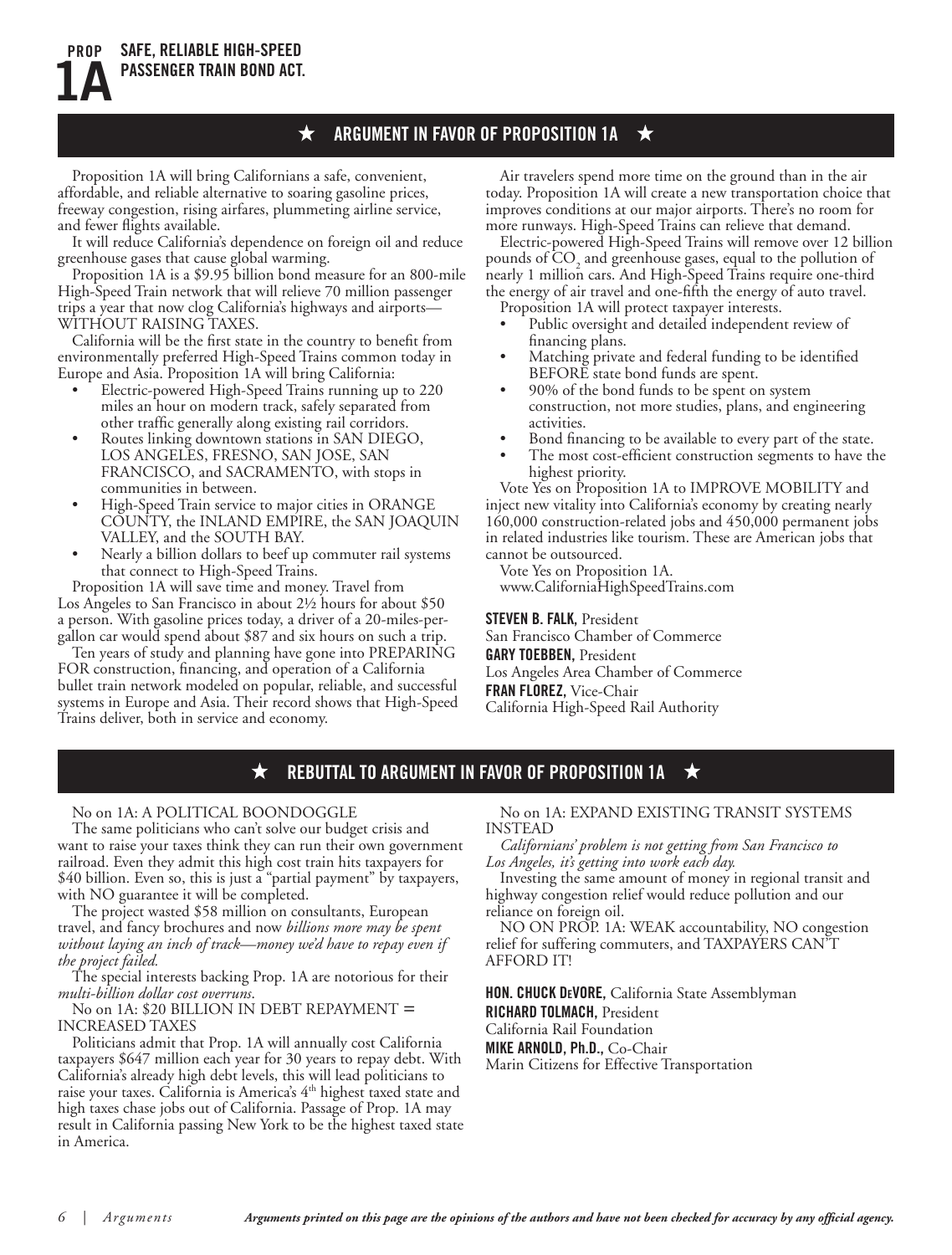#### ★ **ARGUMENT AGAINST PROPOSITION 1A** ★

#### *NO on Prop. 1A: \$20 Billion Cost for Taxpayers*

Prop. 1A is a boondoggle that will cost taxpayers at least \$20 billion in principal and interest. The whole project could cost \$90 billion—the most expensive railroad in history. No one really knows how much this will ultimately cost.

Taxpayers will foot this bill—it's not "free money." According to the measure (Article 3, Section 2704.10) ". . . the full faith and credit of the State of California is hereby pledged for the punctual payment of both principal of, and interest on, the bonds . . ..." This measure will take \$20 billion (\$2,000 for an average family of four) out of the general fund over the life of the bonds.

*NO on Prop. 1A: California Taxpayers Can't Afford Higher Budget Deficits*

With our budget crisis, billions in red ink, pending cuts to health care, the poor, parks, and schools, now is NOT THE TIME to add another \$20 billion in state debt and interest. The state already has over \$100 BILLION DOLLARS in voter approved bond debt and our bond rating is already among the worst in the nation.

*NO on Prop. 1A—Better Uses for Taxpayer Dollars* California has higher priorities than this \$20 BILLION DOLLAR boondoggle.

What would \$20 billion buy?

- 22,000 new teachers, firefighters, or law enforcement personnel for 10 years.
- Health care for all children in the state for many years.
- Updating and improving California's water system to provide a reliable supply of safe, clean water.
- Upgrade and expand existing transportation systems including roads and transit throughout California, *which would really reduce traffic and emissions.*

*NO on Prop. 1A—Virtually No Accountability* 

Politicians, bureaucrats, and special interests will control the money, not voters. In fact, the lead contractor for this project is Parsons-Brinckerhoff, the same builder of the infamous "Big Dig" in Boston which had *billions* in cost overruns.

There is not ONE citizen member on the new "peer review group." They are all politicians and bureaucrats.

*NO on Prop. 1A—An Open Taxpayer Checkbook* Section  $8(e)$  says the bond funds are ". . . intended to

encourage the federal government and the private sector to make a significant contribution toward the construction . . .."

NOTE THE WORD "ENCOURAGED"—that's bureaucratic language for "we will spend taxpayer money regardless of whether we ever get a penny from the private sector or the federal government."

*In fact, \$58 million in taxpayer money has ALREADY been spent on this project and not ONE FOOT of track has been laid. Now they want us to trust them with BILLIONS more.*

*NO on Prop. 1A—Promoted by Special Interests for Special Interests*

The Association for California High Speed Trains is promoting this boondoggle. Their Board represents out-of-state special interests (France, Pennsylvania, New Jersey, Maryland, New York City, Texas, and Illinois), many of whom stand to make millions if this measure passes.

*Please Join Us in Voting "NO" on Prop. 1A. Log on, learn more, and read it for yourself: www.DerailHSR.com.*

**Hon. Tom McClintock,** State Senator **Hon. George runner,** State Senator **Jon Coupal,** President Howard Jarvis Taxpayers Association

#### **REBUTTAL TO ARGUMENT AGAINST PROPOSITION 1A**  $\bigstar$ ★

California's high-speed rail network requires NO TAX INCREASE and is subject to strict fiscal controls and oversight.

It's simple and fair—once completed, THE USERS OF THE SYSTEM PAY FOR THE SYSTEM. That's why taxpayer

watchdog groups support Proposition 1A. Electric High-Speed Trains will give Californians a *real*

alternative to skyrocketing gasoline prices and dependence on foreign oil while reducing greenhouse gases. Building high-speed rail is cheaper than expanding highways and airports to meet California's population growth.

Gridlock, hassles of flying and long-distance auto travel have become very onerous. Proposition 1A will save time. Travel intercity downtown to downtown throughout California on High-Speed Trains faster than automobile or air—AT A CHEAPER COST!

California's transportation system is out-of-date and deteriorating. We need options to poorly maintained roads, jammed runways, and congested highways. Californians need what most of the civilized world has—high-speed rail. We've fallen so far behind other states and nations that our crumbling infrastructure threatens our economy.

A 220-mile-an-hour statewide rail system will give Californians a faster, environmentally friendly alternative for travel.

Proposition 1A will create 160,000 construction-related jobs and 450,000 permanent jobs.

Proposition 1A is endorsed by law enforcement experts, business leaders, environmentalists, and Californians looking for safe, affordable, and reliable transportation.

Signers of the ballot argument against Proposition 1A are habitual opponents of transportation improvements. Their claims are wrong and their data simply made up.

Californians need to invest in modern, effective transportation. Vote Yes on Proposition 1A.

www.CaliforniaHighSpeedTrains.com

**JIM EARP.** Executive Director California Alliance for Jobs **Bob balgenorth,** President State Building & Construction Trades Council of California **Lucy dunn,** President Orange County Business Council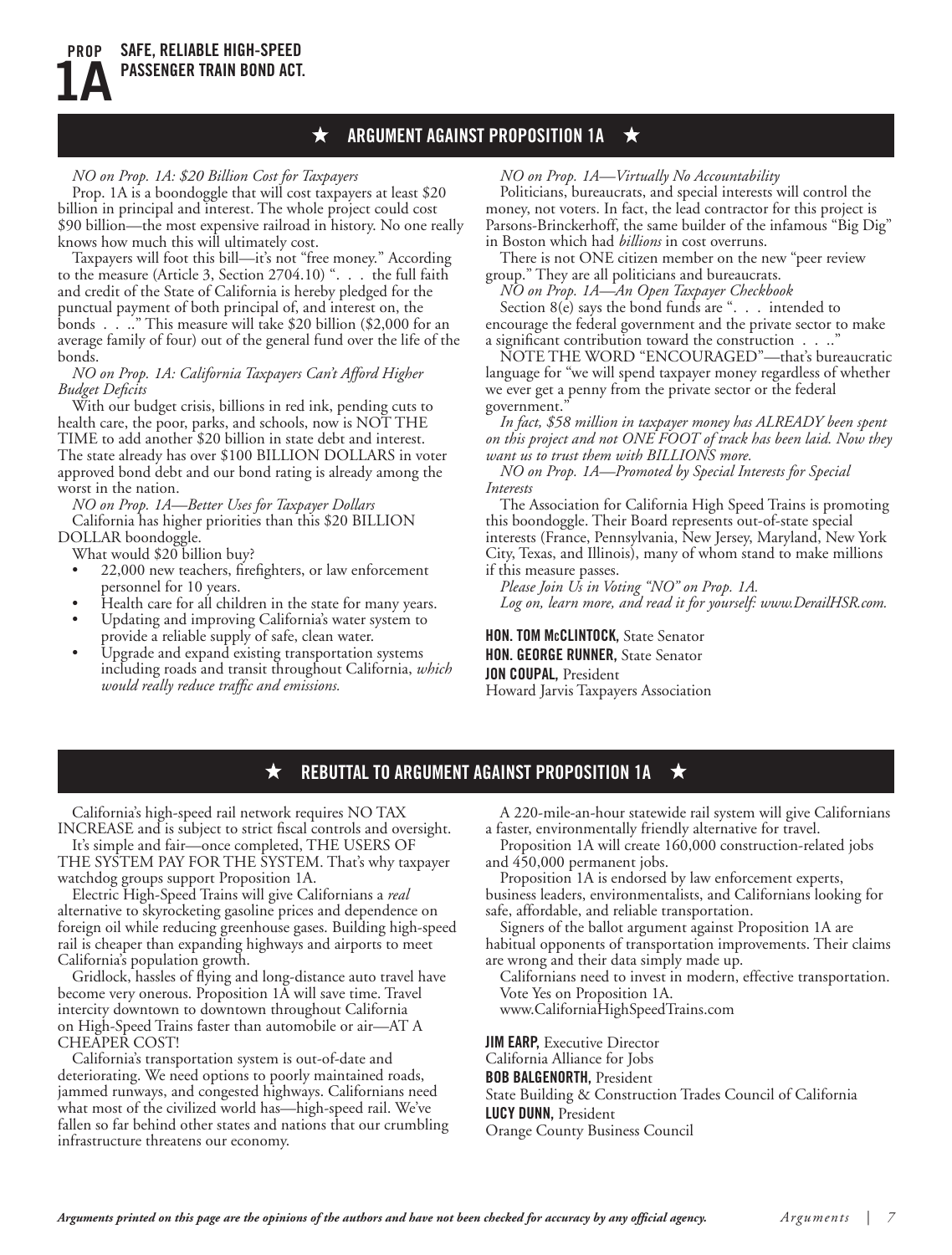This section provides an overview of the state's current situation involving bond debt. It also discusses the impact that the bond measures on this ballot, if approved, would have on the state's debt level and the costs of paying off such debt over time.

### **Background**

**What Is Bond Financing?** Bond financing is a type of long-term borrowing that the state uses to raise money for various purposes. The state obtains this money by selling bonds to investors. In exchange, it agrees to repay this money, with interest, according to a specified schedule.

*Why Are Bonds Used?* The state has traditionally used bonds to finance major capital outlay projects such as roads, educational facilities, prisons, parks, water projects, and office buildings (that is, public infrastructure-related projects). This is done mainly because these facilities provide services over many years, their large dollar costs can be difficult to pay for all at once, and the different taxpayers who pay off the bonds benefit over time from the facilities. Bonds also have been used to help finance certain private infrastructure, such as housing.

*What Types of Bonds Does the State Sell?* The state sells three major types of bonds to finance projects. These are:

- *General Obligation Bonds.* Most of these are directly paid off from the state's General Fund, which is largely supported by tax revenues. Some, however, are paid for by designated revenue sources, with the General Fund only providing back-up support in the event the revenues fall short. (An example is the Cal-Vet program, under which bonds are issued to provide home loans to veterans and are paid off using veterans' mortgage payments.) General obligation bonds must be approved by the voters and their repayment is guaranteed by the state's general taxing power.
- *Lease-Revenue Bonds.* These bonds are paid off from lease payments (primarily financed from the General Fund) by state agencies using the facilities the bonds finance. These bonds do not require voter approval and are not guaranteed by the state's general taxing power. As a result, they have somewhat higher interest costs than general obligation bonds.
- *Traditional Revenue Bonds.* These also finance capital projects but are not supported by the General Fund. Rather, they are paid off from a designated revenue stream generated by

the projects they finance—such as bridge tolls. These bonds also are not guaranteed by the state's general taxing power and do not require voter approval.

*Budget-Related Bonds.* Recently, the state has also used bond financing to help close major shortfalls in its General Fund budget. In March 2004, the voters approved Proposition 57, authorizing \$15 billion in general obligation bonds to help pay off the state's accumulated budget deficit and other obligations. Of this amount, \$11.3 billion was raised through bond sales in May and June of 2004, and the remaining available authorizations were sold in February 2008. These bonds will be paid off over the next several years. They are excluded from the remainder of this discussion, which focuses on infrastructure-related bonds.

*What Are the Direct Costs of Bond Financing?* The state's cost for using bonds depends primarily on the amount sold, their interest rates, the time period over which they are repaid, and their maturity structure. For example, the most recently sold general obligation bonds will be paid off over a 30-year period with fairly level annual payments. Assuming that a bond issue carries a tax-exempt interest rate of 5 percent, the cost of paying it off with level payments over 30 years is close to \$2 for each dollar borrowed—\$1 for the amount borrowed and close to \$1 for interest. This cost, however, is spread over the entire 30-year period, so the cost after adjusting for inflation is considerably less about \$1.30 for each \$1 borrowed.

### **The State's Current Debt Situation**

*Amount of General Fund Debt.* As of June 1, 2008, the state had about \$53 billion of infrastructure-related General Fund bond debt outstanding on which it is making principal and interest payments. This consists of about \$45 billion of general obligation bonds and \$8 billion of leaserevenue bonds. In addition, the state has not yet sold about \$68 billion of authorized general obligation and lease-revenue infrastructure bonds. Most of these bonds have been committed to projects, but the projects involved have not yet been started or those in progress have not yet reached their major construction phase.

*General Fund Debt Payments.* We estimate that General Fund debt payments for infrastructurerelated general obligation and lease-revenue bonds were about \$4.4 billion in 2007–08. As previously authorized but currently unsold bonds are marketed,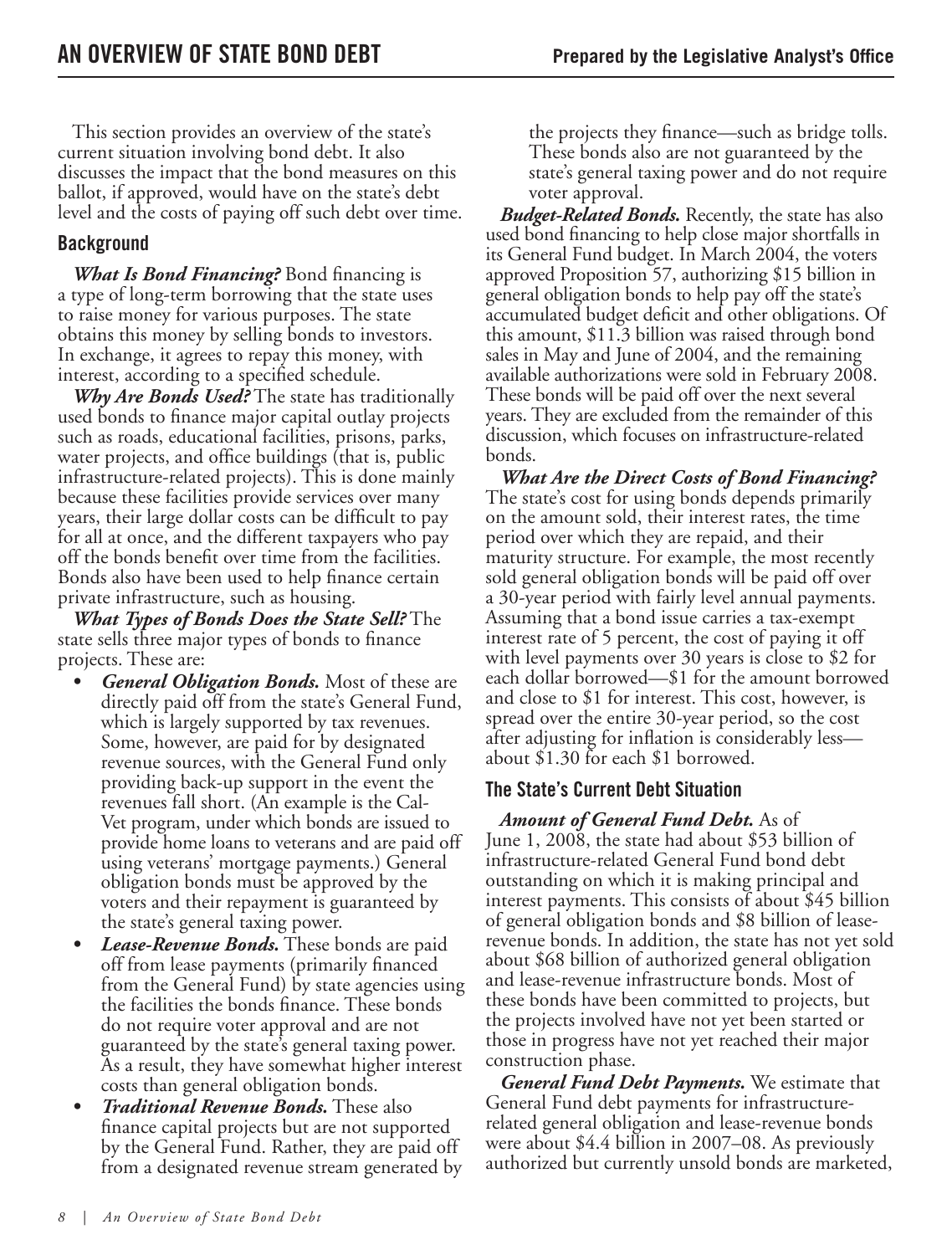outstanding bond debt costs will rise, peaking at approximately \$9.2 billion in 2017–18.

*Debt-Service Ratio.* One indicator of the state's debt situation is its debt-service ratio (DSR). This ratio indicates the portion of the state's annual revenues that must be set aside for debt-service payments on infrastructure bonds and therefore are not available for other state programs. As shown in Figure 1, the DSR increased in the early 1990s and peaked at 5.4 percent before falling back to below 3 percent in 2002–03, partly due to some deficit-refinancing activities. The DSR then rose again beginning in 2003–04 and currently stands at 4.4 percent for infrastructure bonds. It is expected to increase to a peak of 6.1 percent in 2011–12 as currently authorized bonds are sold.

### **Effects of the Bond Propositions on This Ballot**

There are four general obligation bond measures on this ballot, totaling \$16.8 billion in new authorizations. These include:

- Proposition 1A, which would authorize the state to issue \$9.95 billion of bonds to finance a high-speed rail project.
- Proposition 3, which would authorize the state to issue \$980 million of bonds for capital improvement projects at children's hospitals.
- Proposition 10, which would authorize the state to issue \$5 billion of bonds for various renewable energy, alternative fuel, energy efficiency, and air emissions reduction purposes.
- Proposition 12, which would authorize the state to issue \$900 million of bonds under the Cal-Vet program to be paid off from mortgage payments.

*Impacts on Debt Payments.* If the three General Fund-supported bonds on this ballot (Propositions 1A, 3, and 10) are all approved, they would require total debt-service payments over the life of the bonds of about twice their authorized amount. The average annual debt service on the bonds would depend on the timing and conditions of their sales. Once all these bonds were sold, the estimated annual budgetary cost would be about \$1 billion.

*Impact on the Debt-Service Ratio.* Figure 1 shows what would happen to the state's estimated DSR over time if all of the bonds were approved and sold. It would peak at 6.2 percent in 2011–12, and decline thereafter. (Future debt-service costs shown in Figure 1 would be higher if, for example, voters approved additional bonds in elections after November 2008.)

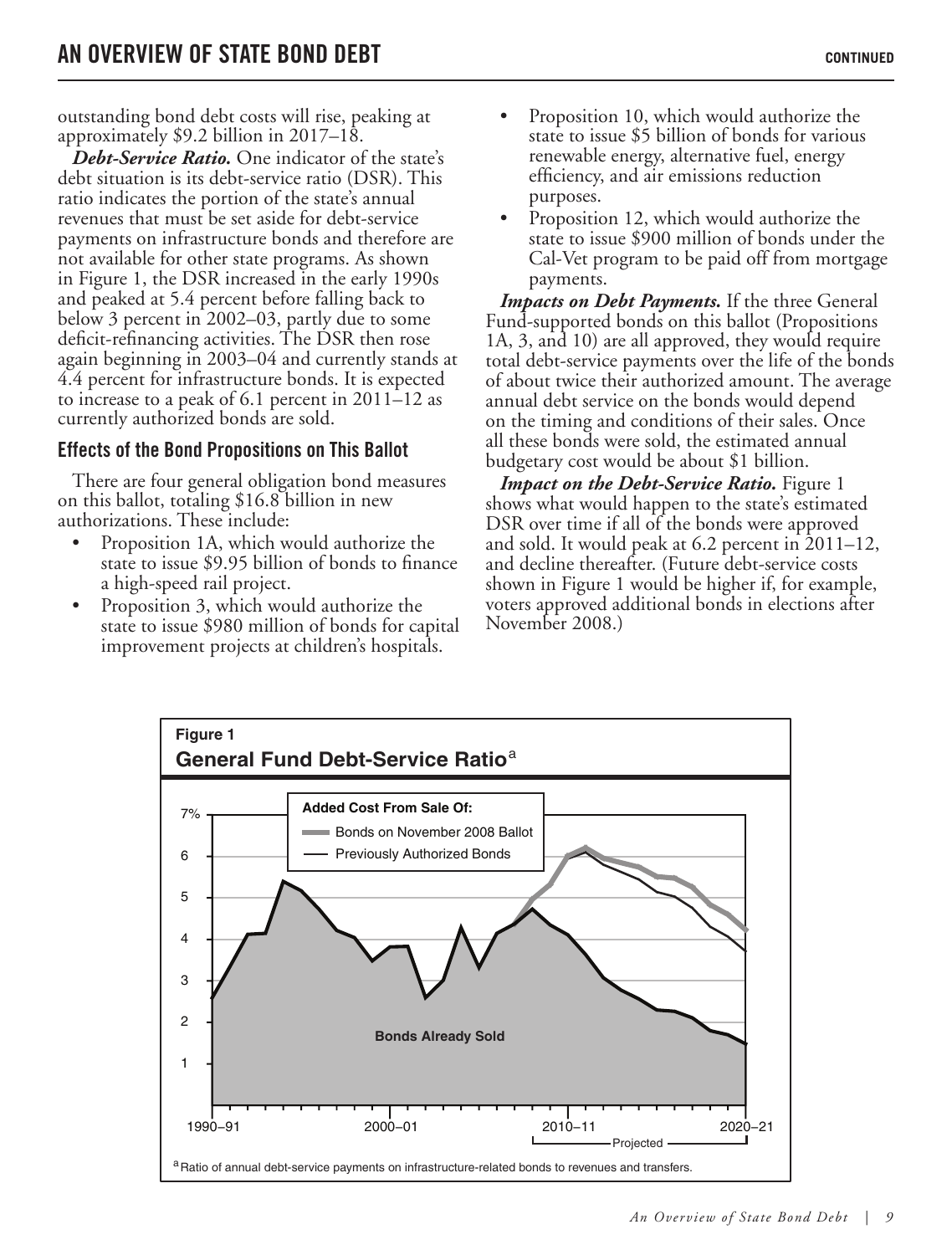#### **PROPOSITION 1A**

This law proposed by Assembly Bill 3034 of the 2007–2008 Regular Session (Chapter 267, Statutes of 2008) is submitted to the people in accordance with the provisions of Article XVI of the California Constitution.

This proposed law adds sections to the Streets and Highways Code; therefore, new provisions proposed to be added are printed in *italic type* to indicate that they are new.

#### **PROPOSED LAW**

SEC. 9. Chapter 20 (commencing with Section 2704) is added to Division 3 of the Streets and Highways Code, to read:

*CHAPTER 20. SAFE, RELIABLE HIGH-SPEED PASSENGER TRAIN BOND*

*ACT FOR THE 21ST CENTURY*

*Article 1. General Provisions*

*2704. This chapter shall be known and may be cited as the Safe, Reliable High-Speed Passenger Train Bond Act for the 21st Century.*

*2704.01. As used in this chapter, the following terms have the following meanings:*

*(a) "Committee" means the High-Speed Passenger Train Finance Committee created pursuant to Section 2704.12.*

*(b) "Authority" means the High-Speed Rail Authority created pursuant to Section 185020 of the Public Utilities Code, or its successor.*

*(c) "Fund" means the High-Speed Passenger Train Bond Fund created pursuant to Section 2704.05.*

*(d) "High-speed train" means a passenger train capable of sustained revenue operating speeds of at least 200 miles per hour where conditions permit those speeds.*

*(e) "High-speed train system" means a system with high-speed trains and includes, but is not limited to, the following components: right-of-way, track, power system, rolling stock, stations, and associated facilities.*

*(f) "Corridor" means a portion of the high-speed train system as described in Section 2704.04.*

*(g) "Usable segment" means a portion of a corridor that includes at least two stations.*

*Article 2. High-Speed Passenger Train Financing Program*

*2704.04. (a) It is the intent of the Legislature by enacting this chapter and of the people of California by approving the bond measure pursuant to this chapter to initiate the construction of a high-speed train system that connects the San Francisco Transbay Terminal to Los Angeles Union Station and Anaheim, and links the state's major population centers, including Sacramento, the San Francisco Bay Area, the Central Valley, Los Angeles, the Inland Empire, Orange County, and San Diego consistent with the authority's certified environmental impact reports of November 2005 and July 9, 2008.*

*(b) (1) Net proceeds received from the sale of nine billion dollars (\$9,000,000,000) principal amount of bonds authorized pursuant to this chapter, upon appropriation by the Legislature in the annual Budget Act, shall be used for (A) planning and engineering for the high-speed train system and (B) capital costs, as described in subdivision (c).*

*(2) As adopted by the authority in May 2007, Phase 1 of the high-speed train project is the corridor of the high-speed train system between San Francisco Transbay Terminal and Los Angeles Union Station and Anaheim.*

*(3) Upon a finding by the authority that expenditure of bond proceeds for capital costs in corridors other than the corridor described in paragraph (2) would advance the construction of the system, would be consistent with the criteria described in subdivision (f) of Section 2704.08, and would not have an adverse impact on the construction of Phase 1 of the high-speed train project, the authority may request funding for capital costs, and the Legislature may appropriate funds described in paragraph (1) in the annual Budget Act, to be expended for any of the following high-speed train corridors:*

*(A) Sacramento to Stockton to Fresno.*

*(B) San Francisco Transbay Terminal to San Jose to Fresno.*

*(C) Oakland to San Jose.*

*(D) Fresno to Bakersfield to Palmdale to Los Angeles Union Station.*

*(E) Los Angeles Union Station to Riverside to San Diego.*

*(F) Los Angeles Union Station to Anaheim to Irvine.*

*(G) Merced to Stockton to Oakland and San Francisco via the Altamont Corridor.*

*(4) Nothing in this section shall prejudice the authority's determination and selection of the alignment from the Central Valley to the San Francisco Bay*  *Area and its certification of the environmental impact report.*

*(5) Revenues of the authority, generated by operations of the high-speed train system above and beyond operating and maintenance costs and financing obligations, including, but not limited to, support of revenue bonds, as determined by the authority, shall be used for construction, expansion, improvement, replacement, and rehabilitation of the high-speed train system.*

*(c) Capital costs payable or reimbursable from proceeds of bonds described in paragraph (1) of subdivision (b) include, with respect to the high-speed train system or any portion thereof, all activities necessary for acquisition of interests in real property and rights-of-way and improvement thereof; acquisition and construction of tracks, structures, power systems, and stations; acquisition of rolling stock and related equipment; mitigation of any direct or*  indirect environmental impacts of activities authorized by this chapter; relocation assistance for displaced property owners and occupants; other *related capital facilities and equipment; and such other purposes related to the foregoing, for the procurement thereof, and for the financing or refinancing thereof, as may be set forth in a statute hereafter enacted. The method of acquisition of any of the foregoing may also be set forth in a statute hereafter enacted.*

*(d) Proceeds of bonds authorized pursuant to this chapter shall not be used for any operating or maintenance costs of trains or facilities.*

*(e) The State Auditor shall perform periodic audits of the authority's use of proceeds of bonds authorized pursuant to this chapter for consistency with the requirements of this chapter.*

*2704.05. Subject to Section 2704.18, the proceeds of bonds issued and sold pursuant to this chapter shall be deposited in the High-Speed Passenger Train Bond Fund, which is hereby created.*

*2704.06. The net proceeds received from the sale of nine billion dollars (\$9,000,000,000) principal amount of bonds authorized pursuant to this chapter, upon appropriation by the Legislature in the annual Budget Act, shall be available, and subject to those conditions and criteria that the Legislature may provide by statute, for (a) planning the high-speed train system and (b) capital costs set forth in subdivision (c) of Section 2704.04, consistent with the authority's certified environmental impact reports of November 2005 and July 9, 2008, as subsequently modified pursuant to environmental studies conducted by the authority.*

*2704.07. The authority shall pursue and obtain other private and public funds, including, but not limited to, federal funds, funds from revenue bonds, and local funds, to augment the proceeds of this chapter.*

*2704.08. (a) Proceeds of bonds described in paragraph (1) of subdivision (b) of Section 2704.04 shall not be used for more than 50 percent of the total cost of construction of each corridor or usable segment thereof of the highspeed train system, except for bond proceeds used for the purposes of subdivision (g).*

*(b) Not more than 10 percent of the proceeds of bonds described in paragraph (1) of subdivision (b) of Section 2704.04 shall be used for environmental studies, planning, and preliminary engineering activities.*

*(c) (1) No later than 90 days prior to the submittal to the Legislature and the Governor of the initial request for appropriation of proceeds of bonds authorized by this chapter for any eligible capital costs on each corridor, or usable segment thereof, identified in subdivision (b) of Section 2704.04, other than costs described in subdivision (g), the authority shall have approved and submitted to the Director of Finance, the peer review group established pursuant to Section 185035 of the Public Utilities Code, and the policy committees with jurisdiction over transportation matters and the fiscal committees in both houses of the Legislature, a detailed funding plan for that corridor or a usable segment thereof.*

*(2) The plan shall include, identify, or certify to all of the following:*

*(A) The corridor, or usable segment thereof, in which the authority is proposing to invest bond proceeds.*

*(B) A description of the expected terms and conditions associated with any lease agreement or franchise agreement proposed to be entered into by the authority and any other party for the construction or operation of passenger train service along the corridor or usable segment thereof.*

*(C) The estimated full cost of constructing the corridor or usable segment thereof, including an estimate of cost escalation during construction and appropriate reserves for contingencies.*

*(D) The sources of all funds to be invested in the corridor, or usable segment thereof, and the anticipated time of receipt of those funds based on expected commitments, authorizations, agreements, allocations, or other means.*

*(E) The projected ridership and operating revenue estimate based on projected high-speed passenger train operations on the corridor or usable*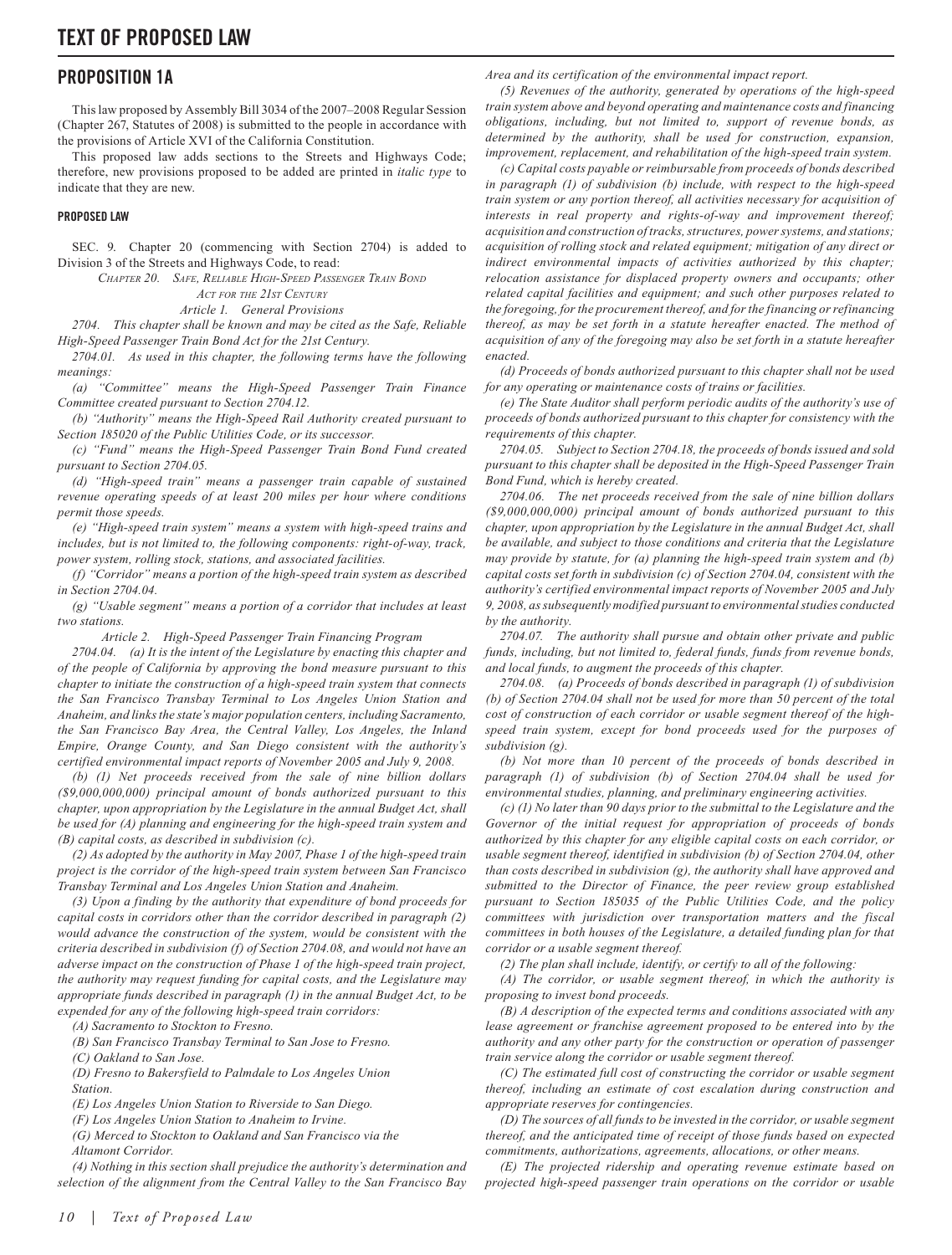#### *segment.*

*(F) All known or foreseeable risks associated with the construction and operation of high-speed passenger train service along the corridor or usable segment thereof and the process and actions the authority will undertake to manage those risks.*

*(G) Construction of the corridor or usable segment thereof can be completed as proposed in the plan.*

*(H) The corridor or usable segment thereof would be suitable and ready for high-speed train operation.*

*(I) One or more passenger service providers can begin using the tracks or stations for passenger train service.*

*(J) The planned passenger service by the authority in the corridor or usable segment thereof will not require a local, state, or federal operating subsidy.*

*(K) The authority has completed all necessary project level environmental clearances necessary to proceed to construction.*

*(d) Prior to committing any proceeds of bonds described in paragraph (1) of subdivision (b) of Section 2704.04 for expenditure for construction and real property and equipment acquisition on each corridor, or usable segment thereof, other than for costs described in subdivision (g), the authority shall have approved and concurrently submitted to the Director of Finance and the Chairperson of the Joint Legislative Budget Committee the following: (1) a detailed funding plan for that corridor or usable segment thereof that (A) identifies the corridor or usable segment thereof, and the estimated full cost of constructing the corridor or usable segment thereof, (B) identifies the sources of all funds to be used and anticipates time of receipt thereof based on offered commitments by private parties, and authorizations, allocations, or other assurances received from governmental agencies, (C) includes a projected ridership and operating revenue report, (D) includes a construction cost projection including estimates of cost escalation during construction and appropriate reserves for contingencies, (E) includes a report describing any material changes from the plan submitted pursuant to subdivision (c) for this corridor or usable segment thereof, and (F) describes the terms and conditions associated with any agreement proposed to be entered into by the authority and any other party for the construction or operation of passenger train service along the corridor or usable segment thereof; and (2) a report or reports, prepared by one or more financial services firms, financial consulting firms, or other consultants, independent of any parties, other than the authority, involved in funding or constructing the high-speed train system, indicating that (A) construction of the corridor or usable segment thereof can be completed as proposed in the plan submitted pursuant to paragraph (1), (B) if so completed, the corridor or usable segment thereof would be suitable and ready for high-speed train operation, (C) upon completion, one or more passenger service providers can begin using the tracks or stations for passenger train service, (D) the planned passenger train service to be provided by the authority, or pursuant to its authority, will not require operating subsidy, and (E) an assessment of risk and the risk mitigation strategies proposed to be employed. The Director of Finance shall review the plan within 60 days of its submission by the authority and, after receiving any communication from the Joint Legislative Budget Committee, if the director finds that the plan is likely to be successfully implemented as proposed, the authority may enter into commitments to expend bond funds that are subject to this subdivision and accept offered commitments from private parties.*

*(e) Subsequent to approval of the detailed funding plan required under subdivision (d), the authority shall promptly inform the Governor and the Legislature of any material changes in plans or project conditions that would jeopardize completion of the corridor as previously planned and shall identify means of remedying the conditions to allow completion and operation of the corridor.*

*(f) In selecting corridors or usable segments thereof for construction, the authority shall give priority to those corridors or usable segments thereof that are expected to require the least amount of bond funds as a percentage of total cost of construction. Among other criteria it may use for establishing priorities for initiating construction on corridors or usable segments thereof, the authority shall include the following: (1) projected ridership and revenue, (2) the need to test and certify trains operating at speeds of 220 miles per hour, (3) the utility of those corridors or usable segments thereof for passenger train services other than the high-speed train service that will not result in any unreimbursed operating or maintenance cost to the authority, and (4) the extent to which the corridors include facilities contained therein to enhance the connectivity of the high-speed train network to other modes of transit, including, but not limited to, conventional rail (intercity rail, commuter rail, light rail, or other rail transit), bus, or air transit.*

*(g) Nothing in this section shall limit use or expenditure of proceeds of bonds described in paragraph (1) of subdivision (b) of Section 2704.04 up to an amount equal to 7.5 percent of the aggregate principal amount of bonds described in that paragraph for environmental studies, planning, and preliminary engineering activities, and for (1) acquisition of interests in real property and right-of-way and improvement thereof (A) for preservation for high-speed rail uses, (B) to add to third-party improvements to make them compatible with high-speed rail uses, or (C) to avoid or to mitigate incompatible improvements or uses; (2) mitigation of any direct or indirect environmental impacts resulting from the foregoing; and (3) relocation assistance for property owners and occupants who are displaced as a result of the foregoing.*

*(h) Not more than 2.5 percent of the proceeds of bonds described in paragraph (1) of subdivision (b) of Section 2704.04 shall be used for administrative purposes. The amount of bond proceeds available for administrative purposes shall be appropriated in the annual Budget Act. The Legislature may, by statute, adjust the percentage set forth in this subdivision, except that the Legislature shall not increase that percentage to more than 5 percent.*

*(i) No failure to comply with this section shall affect the validity of the bonds issued under this chapter.*

*2704.09. The high-speed train system to be constructed pursuant to this chapter shall be designed to achieve the following characteristics:*

*(a) Electric trains that are capable of sustained maximum revenue operating speeds of no less than 200 miles per hour.*

*(b) Maximum nonstop service travel times for each corridor that shall not exceed the following:*

*(1) San Francisco-Los Angeles Union Station: two hours, 40 minutes.*

*(2) Oakland-Los Angeles Union Station: two hours, 40 minutes.*

*(3) San Francisco-San Jose: 30 minutes.*

*(4) San Jose-Los Angeles: two hours, 10 minutes.*

*(5) San Diego-Los Angeles: one hour, 20 minutes.*

*(6) Inland Empire-Los Angeles: 30 minutes.*

*(7) Sacramento-Los Angeles: two hours, 20 minutes.*

*(c) Achievable operating headway (time between successive trains) shall be five minutes or less.*

*(d) The total number of stations to be served by high-speed trains for all of the corridors described in subdivision (b) of Section 2704.04 shall not exceed*  24. There shall be no station between the Gilroy station and the Merced *station.*

*(e) Trains shall have the capability to transition intermediate stations, or to bypass those stations, at mainline operating speed.*

*(f) For each corridor described in subdivision (b), passengers shall have the capability of traveling from any station on that corridor to any other station on that corridor without being required to change trains.*

*(g) In order to reduce impacts on communities and the environment, the alignment for the high-speed train system shall follow existing transportation or utility corridors to the extent feasible and shall be financially viable, as determined by the authority.*

*(h) Stations shall be located in areas with good access to local mass transit or other modes of transportation.*

*(i) The high-speed train system shall be planned and constructed in a*  manner that minimizes urban sprawl and impacts on the natural *environment.*

*(j) Preserving wildlife corridors and mitigating impacts to wildlife movement, where feasible as determined by the authority, in order to limit the extent to which the system may present an additional barrier to wildlife's natural movement.*

*2704.095. (a) (1) Net proceeds received from the sale of nine hundred fifty million dollars (\$950,000,000) principal amount of bonds authorized by this chapter shall be allocated to eligible recipients for capital improvements to intercity and commuter rail lines and urban rail systems that provide direct connectivity to the high-speed train system and its facilities, or that are part of the construction of the high-speed train system as that system is described in subdivision (b) of Section 2704.04, or that provide capacity enhancements and safety improvements. Funds under this section shall be available upon appropriation by the Legislature in the annual Budget Act for the eligible purposes described in subdivision (d).*

*(2) Twenty percent (one hundred ninety million dollars (\$190,000,000)) of the amount authorized by this section shall be allocated for intercity rail to the Department of Transportation, for state-supported intercity rail lines that provide regularly scheduled service and use public funds to operate and*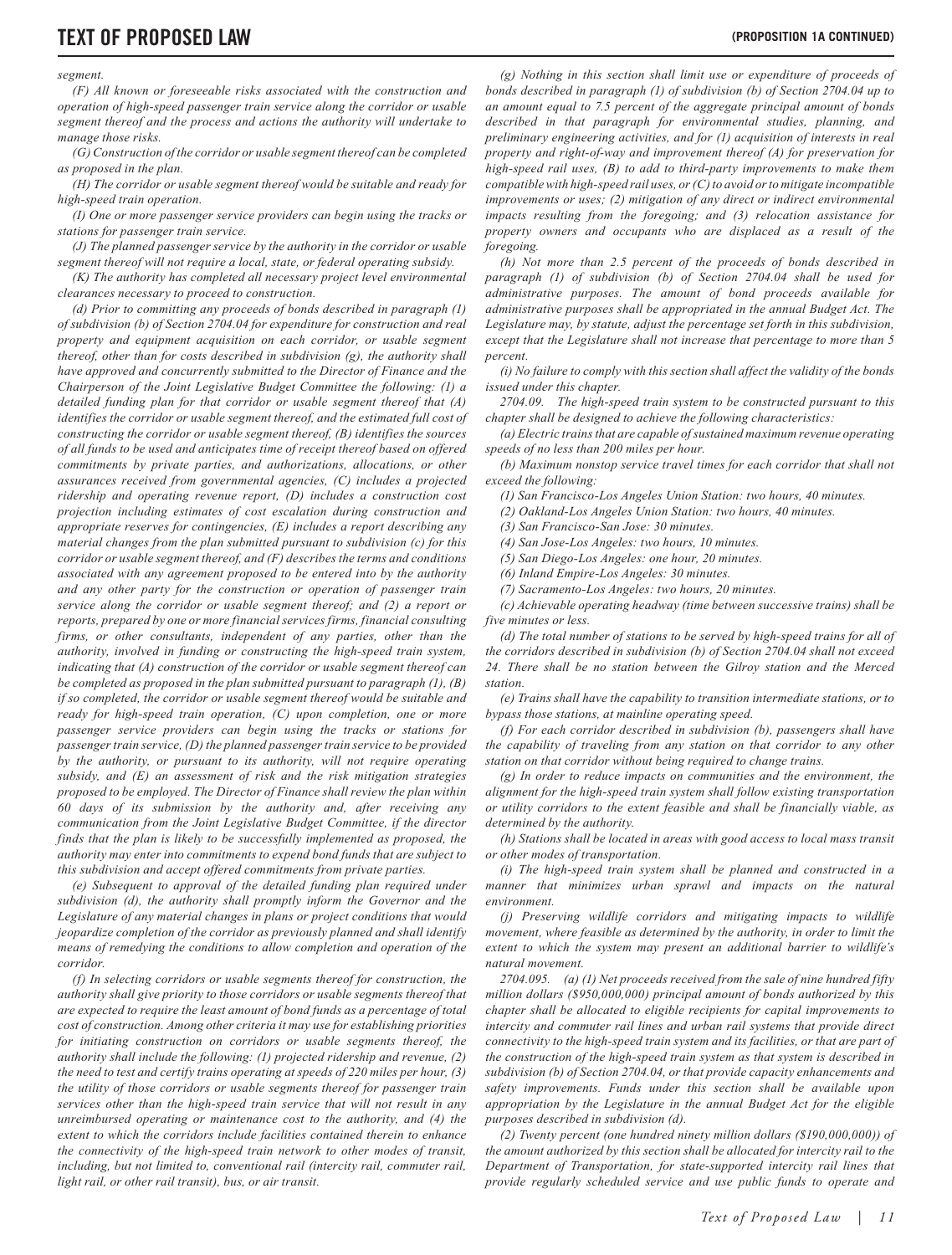*maintain rail facilities, rights-of-way, and equipment. A minimum of 25 percent of the amount available under this paragraph (forty-seven million five hundred thousand dollars (\$47,500,000)) shall be allocated to each of the state's three intercity rail corridors.*

*The California Transportation Commission shall allocate the available funds to eligible recipients consistent with this section and shall develop guidelines, in consultation with the authority, to implement the requirements of this section. The guidelines shall include provisions for the administration of funds, including, but not limited to, the authority of the intercity corridor operators to loan these funds by mutual agreement between intercity rail corridors.*

*(3) Eighty percent (seven hundred sixty million dollars (\$760,000,000)) of the amount authorized by this section shall be allocated upon appropriation as set forth in this section to eligible recipients, except intercity rail, as described in subdivision (c) based upon a percentage amount calculated to incorporate all of the following:*

*(A) One-third of the eligible recipient's percentage share of statewide track miles.*

*(B) One-third of the eligible recipient's percentage share of statewide annual vehicle miles.*

*(C) One-third of the eligible recipient's percentage share of statewide annual passenger trips.*

*The California Transportation Commission shall allocate the available funds to eligible recipients consistent with this section and shall develop guidelines to implement the requirements of this section.*

*(b) For the purposes of this section, the following terms have the following meanings:*

*(1) "Track miles" means the miles of track used by a public agency or joint powers authority for regular passenger rail service.*

*(2) "Vehicle miles" means the total miles traveled, commencing with pullout from the maintenance depot, by all locomotives and cars operated in a train consist for passenger rail service by a public agency or joint powers authority.*

*(3) "Passenger trips" means the annual unlinked passenger boardings reported by a public agency or joint powers authority for regular passenger rail service.*

*(4) "Statewide" when used to modify the terms in subparagraphs (A), (B), and (C) of paragraph (3) of subdivision (a) means the combined total in the state of those amounts for all eligible recipients.*

*(c) Eligible recipients for funding under paragraph (3) of subdivision (a) shall be public agencies and joint powers authorities that operate regularly scheduled passenger rail service in the following categories:*

*(4) Cable car.*

*(d) Funds allocated pursuant to this section shall be used to pay or reimburse the costs of projects to provide or improve connectivity with the high-speed train system or for the rehabilitation or modernization of, or safety improvements to, tracks utilized for public passenger rail service, signals, structures, facilities, and rolling stock.*

*(e) Eligible recipients may use the funds for any eligible rail element set forth in subdivision (d).*

*(f) In order to be eligible for funding under this section, an eligible recipient under paragraph (3) of subdivision (a) shall provide matching funds in an amount not less than the total amount allocated to the recipient under this section.*

*(g) An eligible recipient of funding under paragraph (3) of subdivision (a) shall certify that it has met its matching funds requirement, and all other requirements of this section, by resolution of its governing board, subject to verification by the California Transportation Commission.*

*(h) Funds made available to an eligible recipient under paragraph (3) of subdivision (a) shall supplement existing local, state, or federal revenues being used for maintenance or rehabilitation of the passenger rail system. Eligible recipients of funding under paragraph (3) of subdivision (a) shall maintain their existing commitment of local, state, or federal funds for these purposes in order to remain eligible for allocation and expenditure of the additional funding made available by this section.*

*(i) In order to receive any allocation under this section, an eligible recipient under paragraph (3) of subdivision (a) shall annually expend from existing local, state, or federal revenues being used for the maintenance or rehabilitation of the passenger rail system in an amount not less than the annual average of*  *its expenditures from local revenues for those purposes during the 1998–99, 1999–2000, and 2000–01 fiscal years.*

*(j) Funds allocated pursuant to this section to the Southern California Regional Rail Authority for eligible projects within its service area shall be apportioned each fiscal year in accordance with memorandums of understanding to be executed between the Southern California Regional Rail Authority and its member agencies. The memorandum or memorandums of understanding shall take into account the passenger service needs of the Southern California Regional Rail Authority and of the member agencies, revenue attributable to member agencies, and separate contributions to the Southern California Regional Rail Authority from the member agencies.*

#### *Article 3. Fiscal Provisions*

*2704.10. (a) Bonds in the total amount of nine billion nine hundred fifty million dollars (\$9,950,000,000), exclusive of refunding bonds issued in accordance with Section 2704.19, or so much thereof as is necessary, may be issued and sold to provide a fund to be used for carrying out the purposes expressed in this chapter and to be used to reimburse the General Obligation Bond Expense Revolving Fund pursuant to Section 16724.5 of the Government Code. The bonds, when sold, shall be and constitute a valid and binding obligation of the State of California, and the full faith and credit of the State of California is hereby pledged for the punctual payment of both principal of, and interest on, the bonds as the principal and interest become due and payable.*

*(b) The Treasurer shall sell the bonds authorized by the committee pursuant to this section. The bonds shall be sold upon the terms and conditions specified in a resolution to be adopted by the committee pursuant to Section 16731 of the Government Code.*

*2704.11. (a) Except as provided in subdivision (b), the bonds authorized by this chapter shall be prepared, executed, issued, sold, paid, and redeemed as provided in the State General Obligation Bond Law, Chapter 4 (commencing with Section 16720) of Part 3 of Division 4 of Title 2 of the Government Code, and all of the provisions of that law apply to the bonds and to this chapter and are hereby incorporated in this chapter as though set forth in full in this chapter.*

*(b) Notwithstanding any provision of the State General Obligation Bond*  Law, each issue of bonds authorized by the committee shall have a final *maturity of not more than 40 years from the date of original issuance thereof.*

*2704.12. (a) Solely for the purpose of authorizing the issuance and sale of the bonds authorized by this chapter and the making of those determinations and the taking of other actions as are authorized by this chapter, pursuant to the State General Obligation Bond Law, the High-Speed Passenger Train Finance Committee is hereby created. For purposes of this chapter, the High-Speed Passenger Train Finance Committee is "the committee" as that term is used in the State General Obligation Bond Law. The committee consists of the Treasurer, the Director of Finance, the Controller, the Secretary of Business, Transportation and Housing, and the chairperson of the authority. Notwithstanding any other provision of law, any member of the committee may designate a representative to act as that member in his or her place and stead for all purposes, as though the member were personally present. The Treasurer shall serve as chairperson of the committee. A majority of the committee shall constitute a quorum of the committee, and may act for the committee.*

*(b) For purposes of the State General Obligation Bond Law, the authority is designated the "board."*

*2704.13. The committee shall determine whether or not it is necessary or desirable to issue bonds authorized pursuant to this chapter in order to carry out the actions specified in Sections 2704.06 and 2704.095 and, if so, the amount of bonds to be issued and sold. Successive issues of bonds may be issued and sold to carry out those actions progressively, and it is not necessary that all of the bonds authorized be issued and sold at any one time. The committee shall consider program funding needs, revenue projections, financial market conditions, and other necessary factors in determining the term for the bonds to be issued. In addition to all other powers specifically granted in this chapter and the State General Obligation Bond Law, the committee may do all things necessary or convenient to carry out the powers and purposes of this article, including the approval of any indenture relating to the bonds, and the delegation of necessary duties to the chairperson and to the Treasurer as agent for the sale of the bonds. Any terms of any bonds issued under this chapter may be provided under an indenture instead of under a resolution, as determined by the committee.*

*2704.14. There shall be collected each year and in the same manner and at the same time as other state revenue is collected, in addition to the ordinary revenues of the state, a sum in an amount required to pay the principal of, and interest on, the bonds each year. It is the duty of all officers charged by law* 

*<sup>(1)</sup> Commuter rail.*

*<sup>(2)</sup> Light rail.*

*<sup>(3)</sup> Heavy rail.*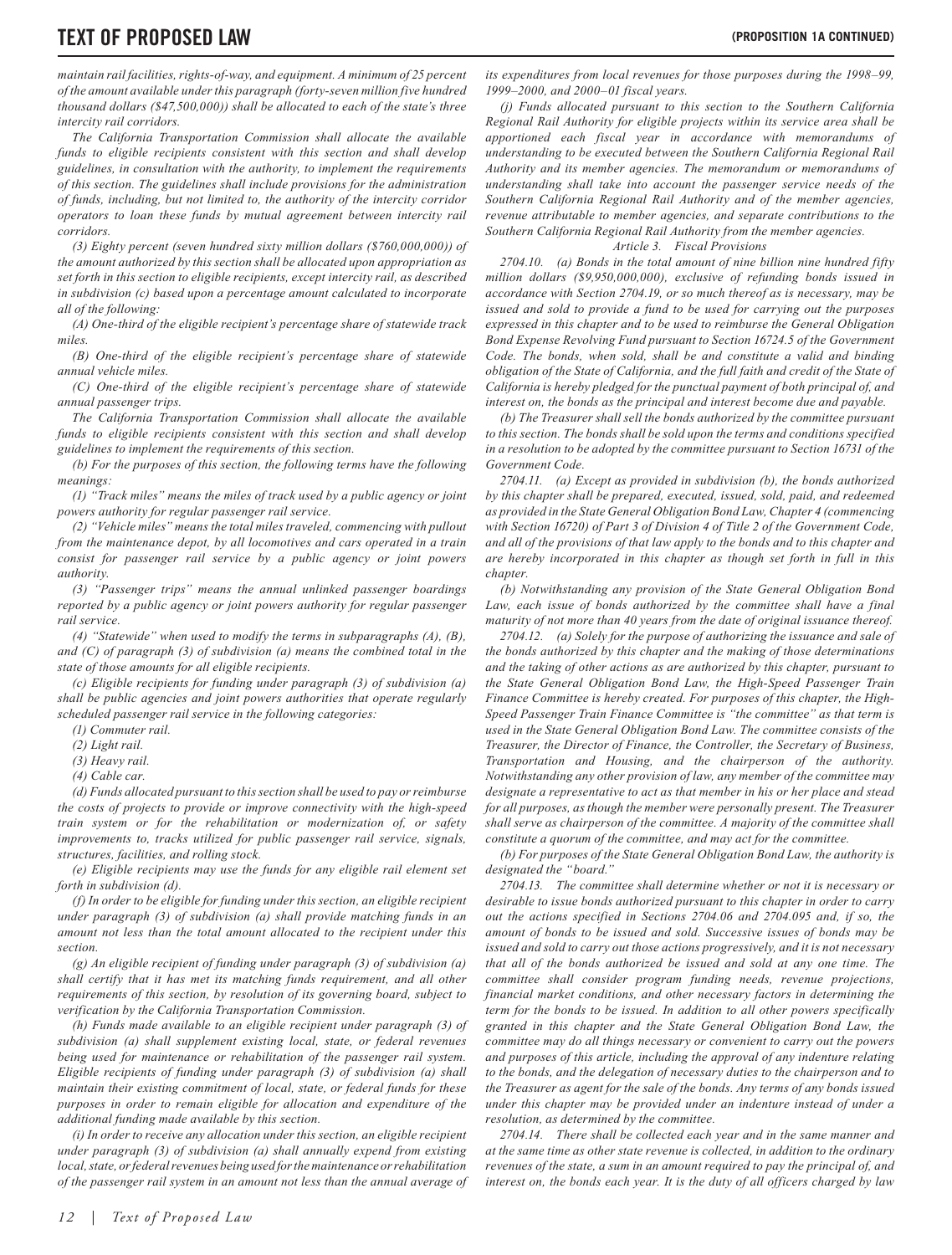### **TEXT OF PROPOSED LAW (PROPOSITION 1A CONTINUED)**

*with any duty in regard to the collection of the revenue to do and perform each and every act which is necessary to collect that additional sum.*

*2704.15. Notwithstanding Section 13340 of the Government Code, there is hereby appropriated from the General Fund in the State Treasury, for the purposes of this chapter, an amount equal to the total of the following: (a) that sum annually necessary to pay the principal of, and interest on, bonds issued and sold pursuant to this chapter, as the principal and interest become due and payable, and (b) the sum necessary to carry out Section 2704.17, appropriated without regard to fiscal years.*

*2704.16. The board may request the Pooled Money Investment Board to make a loan from the Pooled Money Investment Account, in accordance with Section 16312 of the Government Code, for purposes of this chapter. The amount of the request shall not exceed the amount of the unsold bonds which the committee has, by resolution, authorized to be sold for the purpose of this chapter, less any amount borrowed pursuant to Section 2701.17. The board shall execute such documents as required by the Pooled Money Investment Board to obtain and repay the loan. Any amount loaned shall be deposited in the fund to be allocated by the board in accordance with this chapter.*

*2704.17. For the purpose of carrying out this chapter, the Director of Finance may authorize the withdrawal from the General Fund of an amount or amounts not to exceed the amount of unsold bonds which have been authorized by the committee to be sold for the purpose of carrying out this chapter, less any amount borrowed pursuant to Section 2704.16. Any amount withdrawn shall be deposited in the fund. Any money made available under this section shall be returned to the General Fund, plus the interest that the amounts would have earned in the Pooled Money Investment Account, from the sale of bonds for the purpose of carrying out this chapter.*

*2704.18. All money deposited in the fund which is derived from premium on bonds sold shall be available to pay costs of issuing the bonds, and to the extent not so needed, together with accrued interest derived from sale of the bonds, shall be available for transfer to the General Fund as a credit to expenditures for bond interest.*

*2704.19. The bonds may be refunded in accordance with Article 6 (commencing with Section 16780) of the State General Obligation Bond Law. Approval by the electors of the state for the issuance of bonds shall include approval of the issuance of any bonds issued to refund any bonds originally issued or any previously issued refunding bonds.*

*2704.20. The Legislature hereby finds and declares that, inasmuch as the proceeds from the sale of bonds authorized by this chapter are not "proceeds of taxes" as that term is used in Article XIII B of the California Constitution, the disbursement of these proceeds is not subject to the limitations imposed by that article.*

*2704.21. Notwithstanding any provision of this chapter or the State General Obligation Bond Law, if the Treasurer sells bonds pursuant to this chapter that include a bond counsel opinion to the effect that the interest on the bonds is excluded from gross income for federal tax purposes under designated conditions, the Treasurer may maintain separate accounts for the bond proceeds invested and the investment earnings on those proceeds, and may use or direct the use of those proceeds or earnings to pay any rebate, penalty, or other payment required under federal law, or take any other action with respect to the investment and use of those bond proceeds, as may be required or desirable under federal law in order to maintain the tax-exempt status of those bonds and to obtain any other advantage under federal law on behalf of the funds of this state.*

### **Voter Registration Information**

Registering to vote just takes a few minutes and, thanks to the National Voter Registration Act (NVRA), you can easily find registration forms in many places throughout the state. The NVRA was passed by Congress and signed into law by President Clinton in 1993. Also known as the "Motor Voter" law, the NVRA requires the Department of Motor Vehicles and many other government agencies to provide people the opportunity to register to vote. To register to vote you must be a U.S. citizen, a California resident, at least 18 years of age on Election Day, and not in prison or on parole for the conviction of a felony.

To request a voter registration form or to find out if you are registered to vote, just call your county elections office or the Secretary of State's toll-free Voter Hotline at 1-800-345-VOTE, or visit *www.sos.ca.gov.* For more information on the NVRA and the Secretary of State's efforts to assist state agencies and county elections officials in complying with it, go to www.sos.ca.gov/elections/.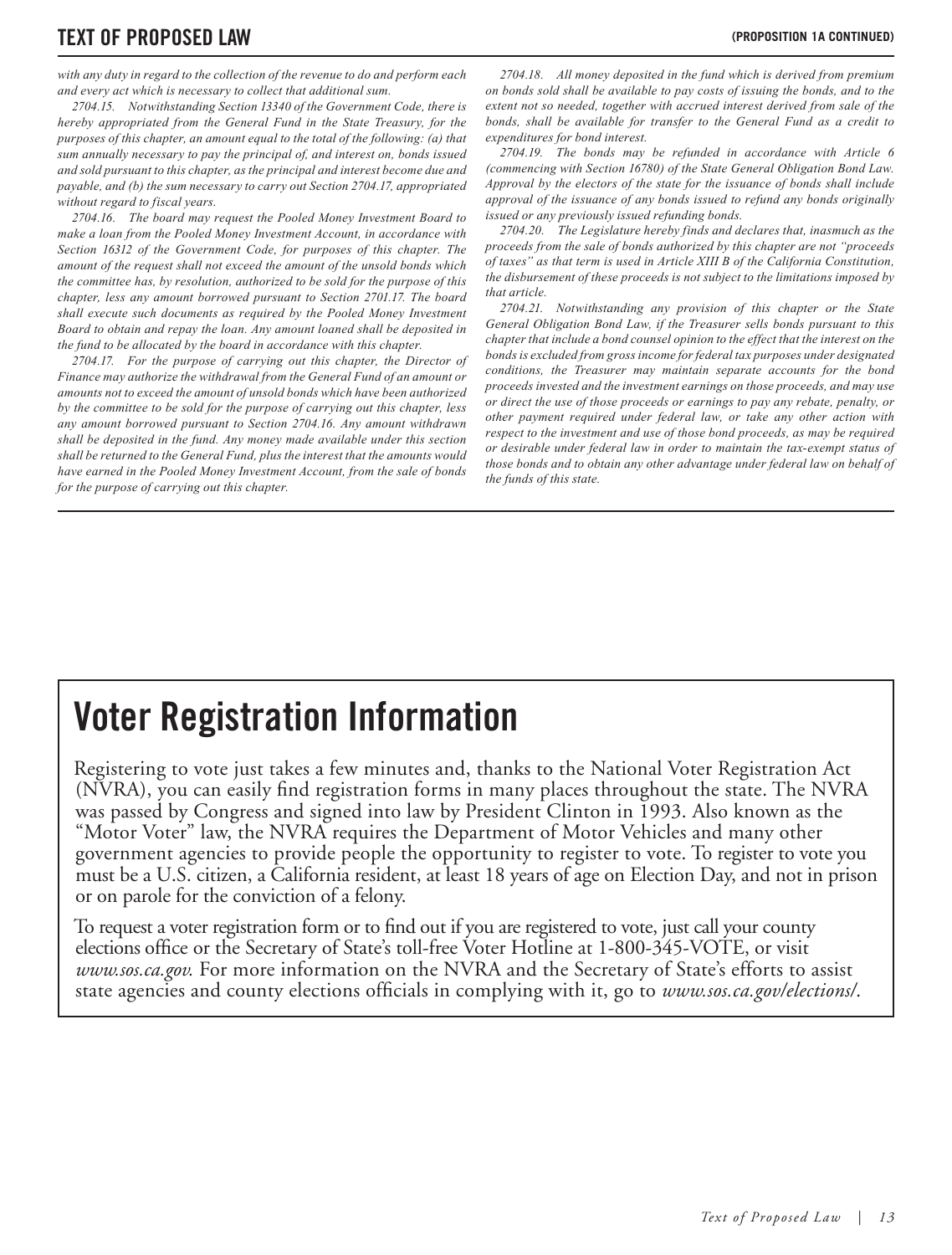### **Ballot Measures Defined**

### **Initiatives**

Often referred to as "direct democracy," the initiative process is the power of the people to place measures on the ballot. These measures can either create or change statutes (including general obligation bonds) and amend the California Constitution. If the initiative proposes to amend California statute, signatures of registered voters gathered must be equal in number to 5% of the votes cast for all candidates for Governor in the most recent gubernatorial election. If the initiative proposes to amend the California Constitution, signatures of registered voters gathered must be equal in number to 8% of the votes cast for all candidates for Governor in the most recent gubernatorial election. Initiatives must qualify for the ballot 131 days before a statewide election. An initiative requires a simple majority of the public's vote to be enacted.

### **Legislative Bond Measure**

Any bill that calls for the issuance of general obligation bonds must be adopted in each house of the State Legislature by a two-thirds vote, signed by the Governor, and approved by a majority of voters to be enacted. Whenever a bond measure is on a statewide ballot, an overview of California's bond debt is included in the Voter Information Guide. Legislative bond measures must qualify for the ballot 131 days before a statewide election.

### **Voting by Mail**

You may return your voted vote-by-mail ballot by:

- 1. Mailing it to your county elections office;
- 2. Returning it in person to any polling place or elections office within your county on Election Day; or
- 3. Authorizing a legally allowable third party (spouse, child, parent, grandparent, grandchild, brother, sister, or a person residing in the same household as you) to return the ballot on your behalf to any polling place or elections office within your county on Election Day.

In any case, your vote-by-mail ballot <u>must be received</u> by the time polls close at 8:00 p.m. on Election Day. Late-arriving vote-by-mail ballots cannot be counted.

All valid vote-by-mail ballots that county elections officials determine have been cast by eligible voters are counted and included in the official election results. Elections officials have 28 days to complete this process, referred to as the "official canvass," and must report the results to the Secretary of State 35 days after the date of the election.

### **Provisional Ballots**

Provisional ballots are ballots cast by voters who:

- Believe they are registered to vote even though their names do not appear on the official voter registration list;
- Believe the official voter registration list incorrectly lists their political party affiliation; or
- Vote by mail but cannot locate their vote-by-mail ballot and want to vote at a polling place.

All valid provisional ballots that county elections officials determine have been cast by eligible voters are counted and included in the official election results. Elections officials have 28 days to complete this process, referred to as the "official canvass," and must report the results to the Secretary of State 35 days after the date of the election.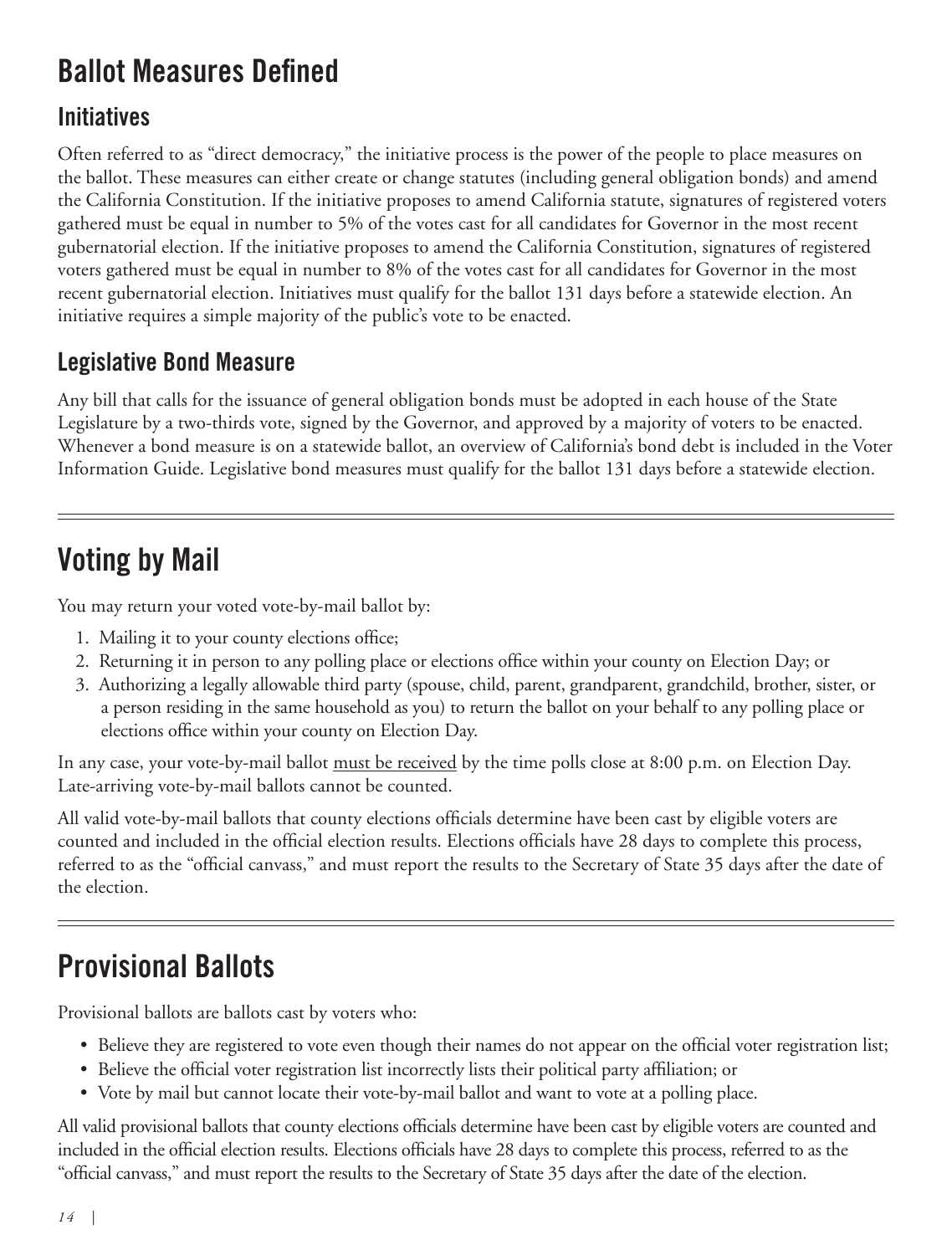## **VOTER BILL OF RIGHTS**

1. You have the right to cast a ballot if you are a valid registered voter.

A valid registered voter means a United States citizen who is a resident in this state, who is at least 18 years of age and not in prison or on parole for conviction of a felony, and who is registered to vote at his or her current residence address.

- 2. You have the right to cast a provisional ballot if your name is not listed on the voting rolls.
- 3. You have the right to cast a ballot if you are present and in line at the polling place prior to the close of the polls.
- 4. You have the right to cast a secret ballot free from intimidation.
- 5. You have the right to receive a new ballot if, prior to casting your ballot, you believe you made a mistake.

If at any time before you finally cast your ballot, you feel you have made a mistake, you have the right to exchange the spoiled ballot for a new ballot. Vote-by-mail voters may also request and receive a new ballot if they return their spoiled ballot to an elections official prior to the closing of the polls on election day.

- 6. You have the right to receive assistance in casting your ballot, if you are unable to vote without assistance.
- 7. You have the right to return a completed voteby-mail ballot to any precinct in the county.
- 8. You have the right to election materials in another language, if there are sufficient residents in your precinct to warrant production.
- 9. You have the right to ask questions about election procedures and observe the election process.

You have the right to ask questions of the precinct board and elections officials regarding election procedures and to receive an answer or be directed to the appropriate official for an answer. However, if persistent questioning disrupts the execution of their duties, the board or election officials may discontinue responding to questions.

10. You have the right to report any illegal or fraudulent activity to a local elections official or to the Secretary of State's Office.

### **If you believe you have been denied any of these rights, or you are aware of any election fraud or misconduct, please call the Secretary of State's confidential toll-free Voter Hotline at 1-800-345-VOTE (8683).**

Information on your voter registration affidavit will be used by elections officials to send you official information on the voting process, such as the location of your polling place and the issues and candidates that will appear on the ballot. Commercial use of voter registration information is prohibited by law and is a misdemeanor. Voter information may be provided to a candidate for office, a ballot measure committee, or other person for election, scholarly, journalistic, political, or governmental purposes, as determined by the Secretary of State. Driver's license and social security numbers, or your signature as shown on your voter registration card, cannot be released for these purposes. If you have any questions about the use of voter information or wish to report suspected misuse of such information, please call the Secretary of State's Voter Hotline at 1-800-345-VOTE (8683).

Certain voters facing life-threatening situations may qualify for confidential voter status. For more information, please contact the Secretary of State's Safe at Home program toll-free at 1-877-322-5227 or visit the Secretary of State's website at *www.sos.ca.gov*.